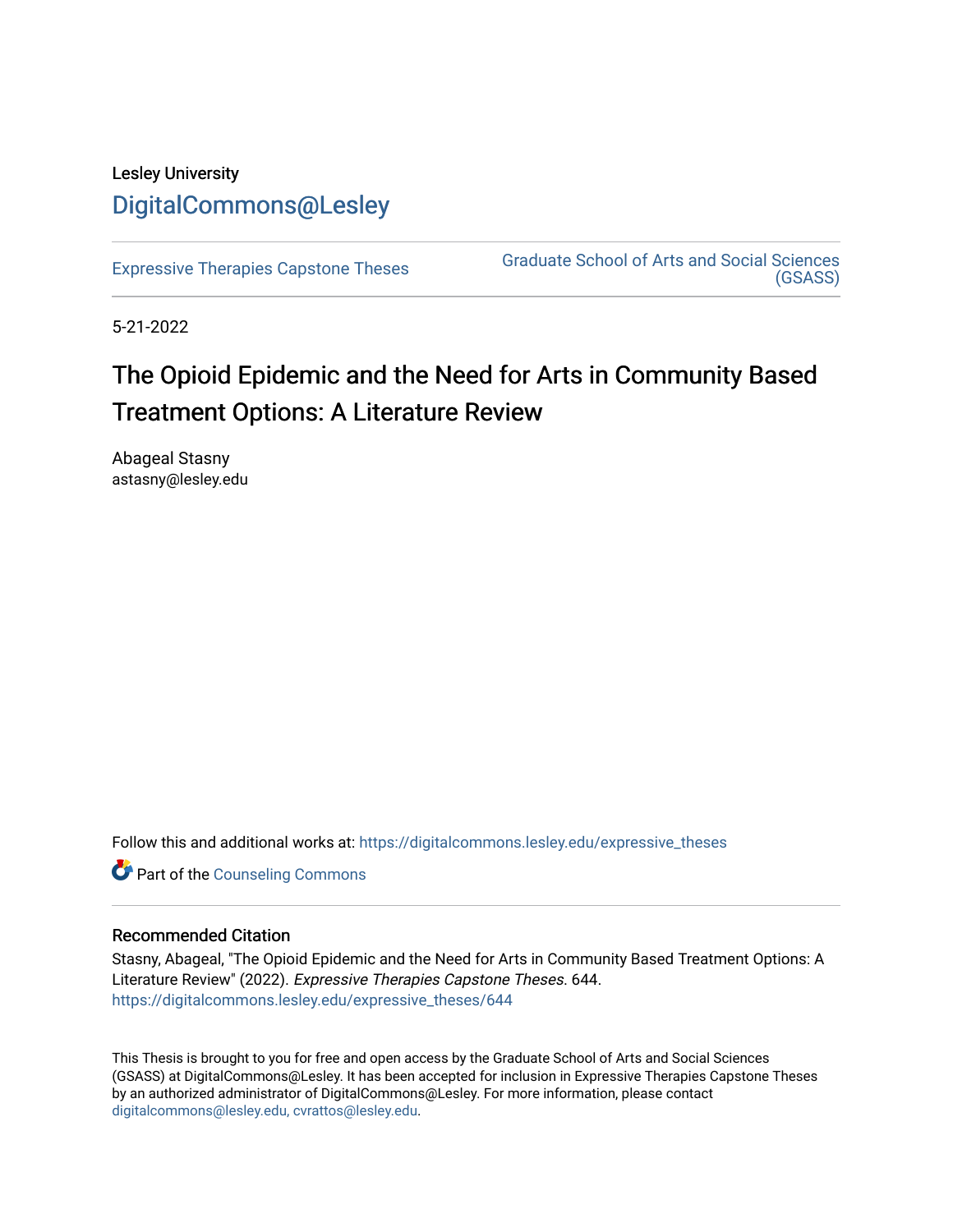## **The Opioid Epidemic and the Need for Arts in Community-Based Treatment Options:**

### **A Literature Review**

Capstone Thesis

Lesley University

May 5, 2022

Abageal Stasny

Art Therapy

Professor Lee Ann Thill, PhD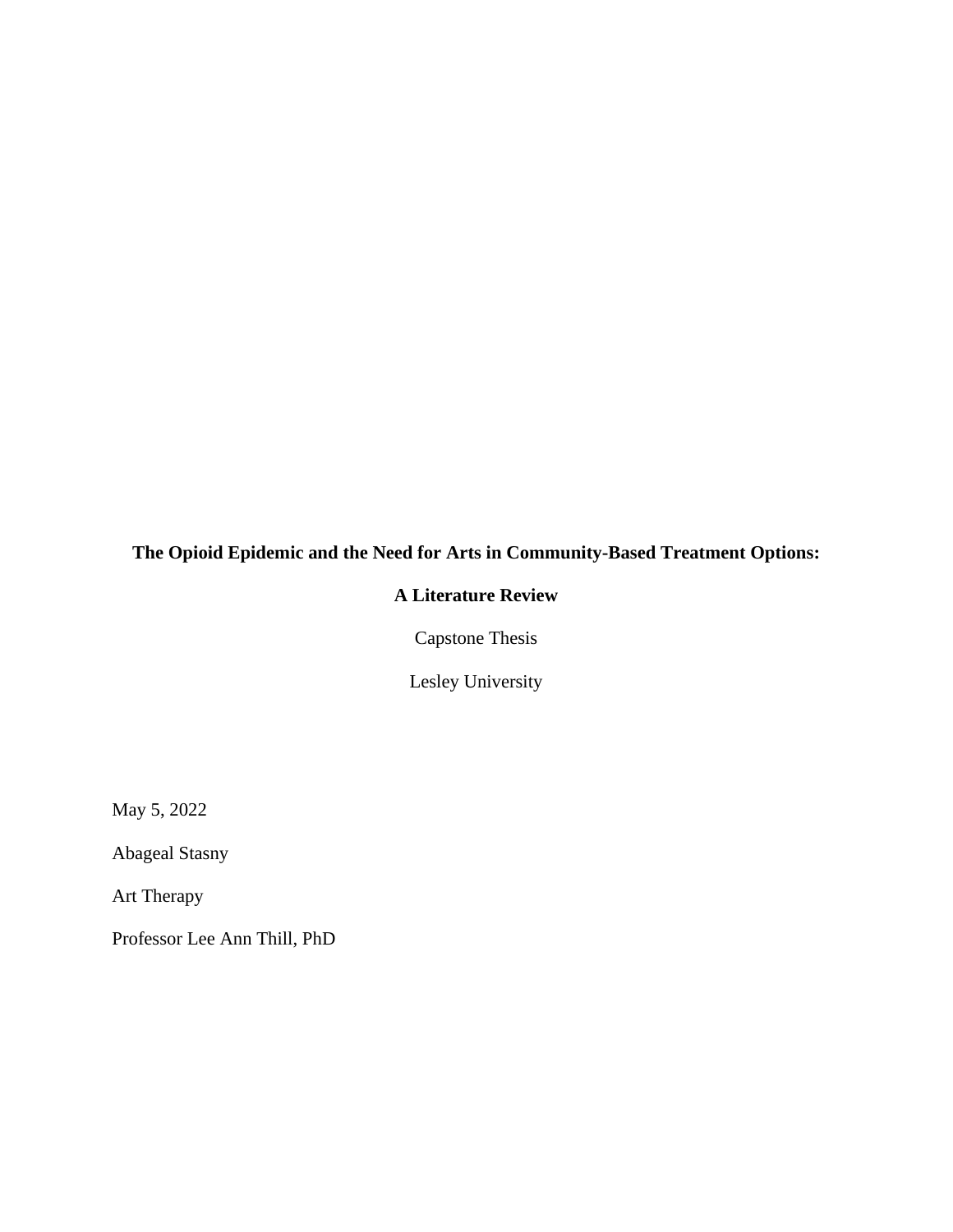#### **Abstract**

Over the past three decades, a public health crisis, the opioid epidemic, has ravaged the lives of individuals, families, as well as entire communities across the US. The prevalence and complexities of substance use disorder (SUD) and opioid use disorder (OUD) continue to challenge clinicians to find effective treatment options for clients. The focus of this literature is to develop support for using art therapy (AT) as a form of treatment for those with SUD, to distinguish the benefits that community-based AT could provide, and propose the need for further research that explores the use of community-based AT with those with SUD. The literature was drawn from areas of inquiry such as art therapy, neurobiology, substance use disorder, and community-based art therapy. The research has shown that art therapy provides numerous benefits for those with SUD as well as communities. Art therapy offers an alternative form of expressive communication that can enable personal growth and healing. The literature identifies that the benefits that art therapy provides match many of the unique needs of the SUD population. Additionally, research has shown that art therapy positively affects similar neuropathways that are negatively impacted by prolonged substance use. This research demonstrates that art therapy is a useful form of treatment that could counteract the negative neurological effects of SUD.

*Keywords:* art therapy, community-based art therapy, substance use disorder, opioid use disorder, opioid epidemic, gap in the research *Author Statement: The author identifies as a white, cisgender female of mixed European ancestry from rural New England*.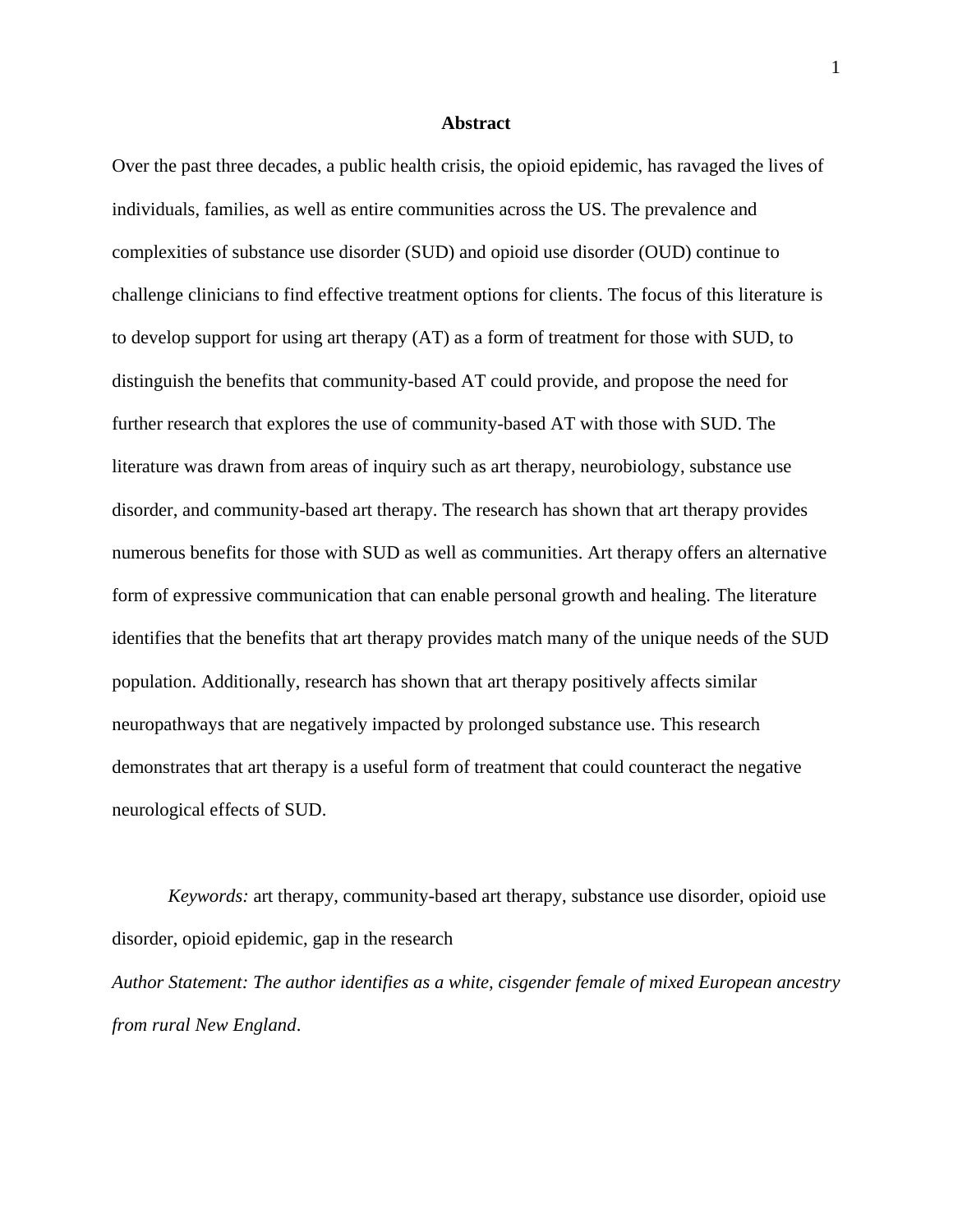#### **Introduction**

Over the past three decades, the United States has seen the devastating effects of the opioid epidemic, a public health crisis that has swept across the nation. The current opioid epidemic has affected the lives of individuals, families, and communities across the US (Sharma, Bruner, Barnett, & Fishman, 2016). The opioid epidemic has caused suffering and death across the country, from large metropolitan areas to small rural communities (American Society of Addiction Medicine, n.d.; National Institute on Drug Abuse, 2019; Noonan, 2017; Scholl et al., 2018; Van Zee, 2009).

Research indicates that art therapy (AT) has been used in the treatment of substance use disorders (SUD) in many clinical treatment settings for more than six decades (Feen-Calligan et al., 2008; Holt & Kaiser, 2009; Schmanke, 2017). The literature also indicates that the use of AT with this population has been shown to be beneficial in ways that traditional talk therapy sometimes is unable to. Some of these benefits include helping to promote self-expression, nurturing creativity, encouraging creative problem solving, providing aesthetic distance, providing a safe means of engaging in self-reflection and providing more profound insight, supporting a form of nonverbal communication, and developing a supportive community of peers (Casey & Webb, 2019; Halužan, 2012; Olsen & Sharfstein, 2019). The literature provides additional evidence that engaging in community-based art therapy provides a means of building community; unites the group to work towards a common cause; provides a useful technique to process the thoughts and emotions tied to a shared experience; provides a means of telling the story of an issue, group, or community. Community-based art therapy may also allow the community to reclaim their identity; serve as an avenue for confronting stigmas, stereotypes, and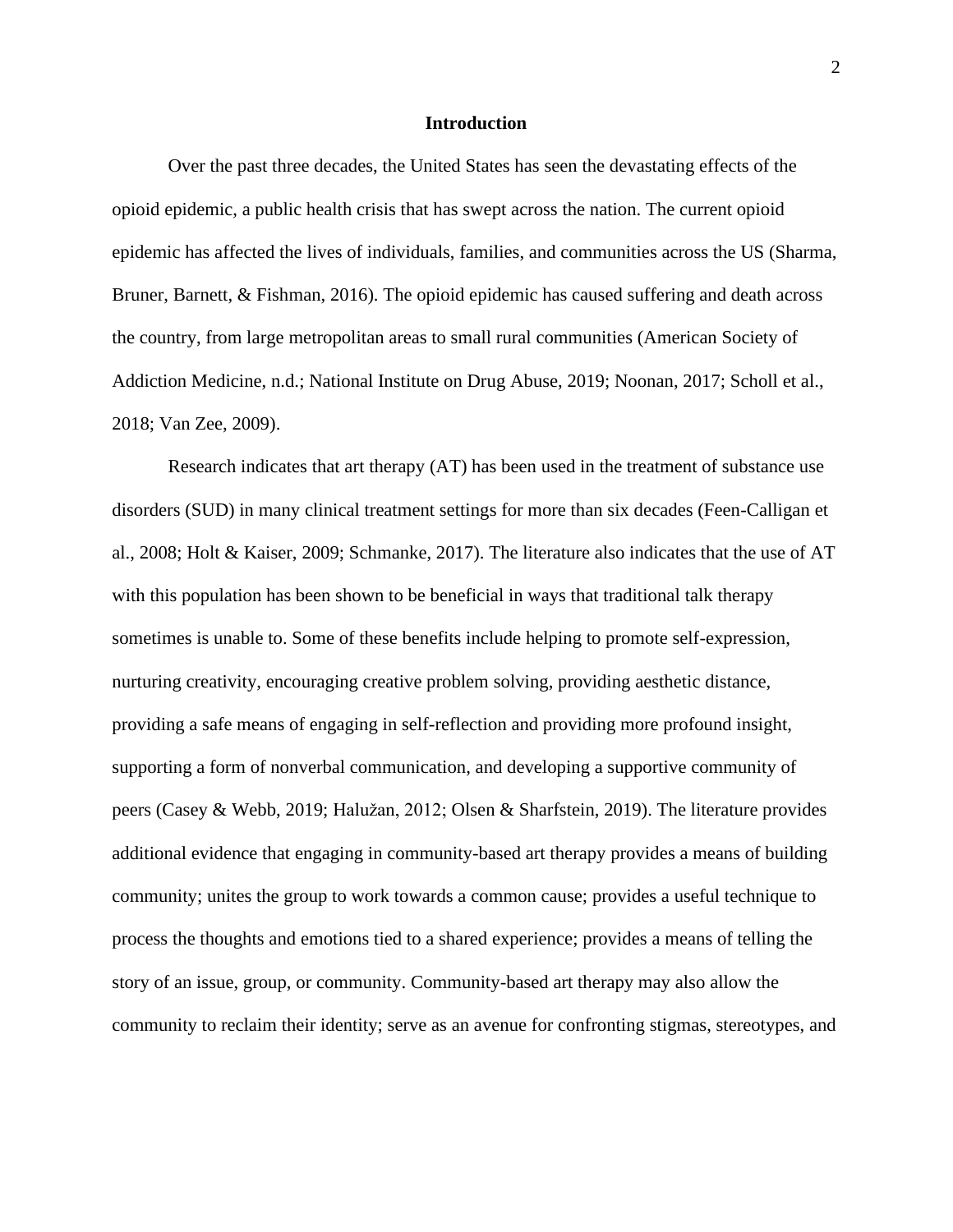discrimination; and it serves as a tool for facilitating social change; among other benefits (Berman, 2017; Klorer, 2014; Milbrandt, 2010).

While the use of AT in some treatment centers is not uncommon, there is no literature that discusses the use of AT with individuals in recovery from SUD outside of a clinical treatment setting, including community-based settings. Furthermore, there is no literature that has explored the use of community-based AT in response to the current opioid epidemic. This indicates a gap in the literature regarding the use of AT with this population in community-based settings, as well as the use of art therapy with those who have been affected by the ongoing opioid epidemic.

This thesis was initially intended to be a community engagement project. However, as the final preparations were being made to start the project, it was shut down by the emergence of the worldwide coronavirus pandemic. Because conducting the project was rendered impossible, this thesis became a literature review. The first section of the literature review will provide a detailed examination of the historical origins of the crisis as well as what contributing factors led to the current opioid epidemic. The next section will investigate SUD. The following section will explore the neurological effects of SUD. The next section will provide a brief overview of AT, and then explore how AT has been used in the treatment of SUD and its benefits for this population. The following section will explore the use and benefits of AT in community-based settings. Next, the neurological effects of AT will be presented, followed by the proposal for the need for further research on the potential benefits of community-based AT for individuals in recovery and those affected by the opioid epidemic.

My thesis will stress the need to provide multimodal supportive resources that maintain the continuation of treatment for those in recovery beyond their allotted time in clinical treatment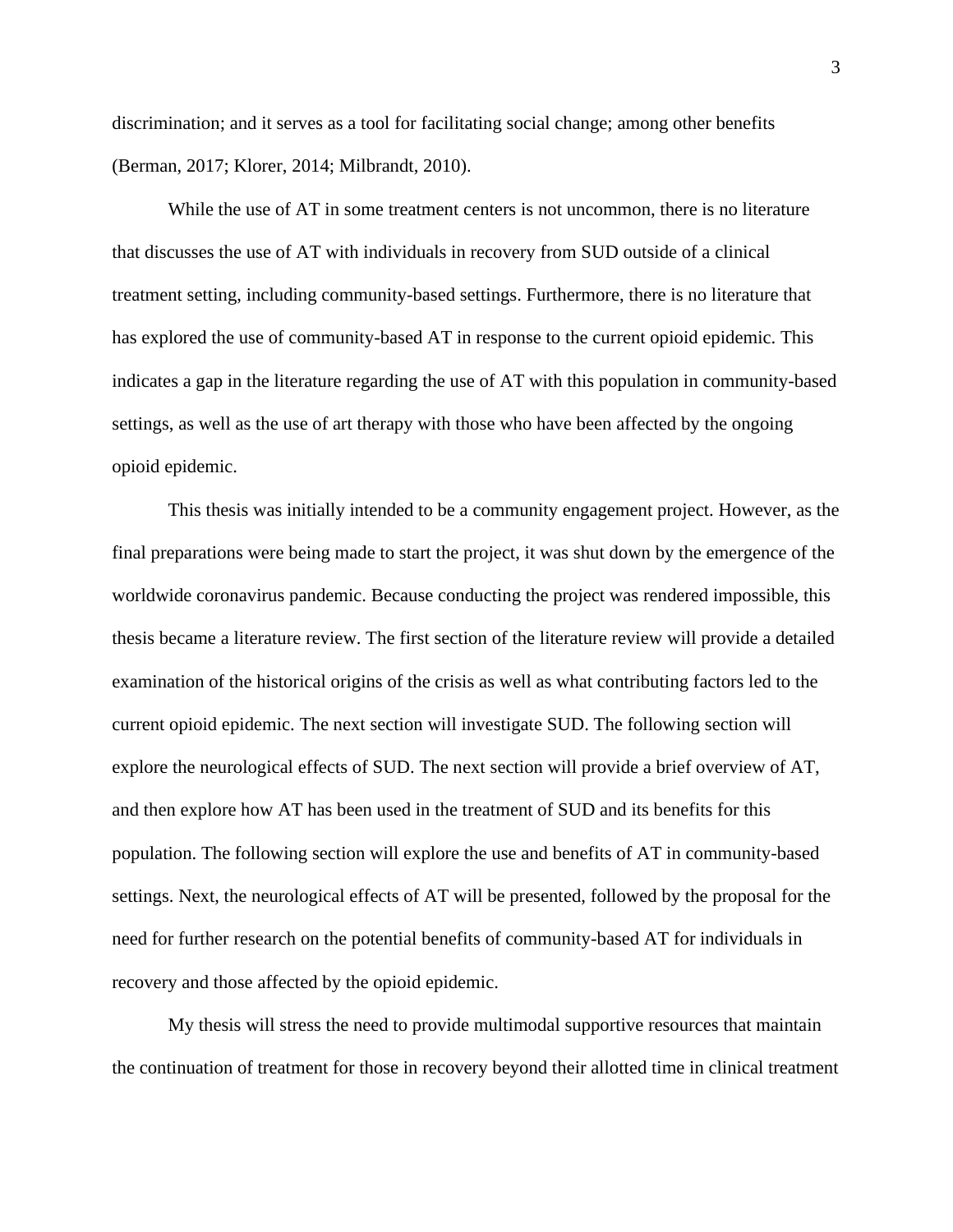programs. Furthermore, the current research will argue for the importance of involving the community in addressing the opioid epidemic. Additionally, the research will demonstrate how the use of AT can help those in recovery from SUD and be used as a vehicle for creating meaningful social change. The importance of this work has only increased due to the current coronavirus pandemic, which has seen a significant increase in overdoses and subsequent deaths due to isolation, lack of access to treatment centers and recovery meetings, and the stress and depression that this pandemic has brought about (Kamp & Campo-Flores, 2020; Mann, 2020; Weiner, 2020).

#### **Method**

Research for this literature was collected using the Lesley University online database to find peer reviewed scholarly articles using search terms including art therapy, community-based art therapy, substance use disorder, art therapy in the treatment of substance use disorder, communities affected by the opioid epidemic, history of the opioid epidemic, and art therapy and the opioid epidemic. Other research was conducted using google search engine to find relevant news articles and information that discussed the opioid epidemic, its history, and political factors that contributed to the epidemic. The data was organized chronologically and by subject. These subjects comprised of the history of the opioid epidemic; current events concerning the opioid epidemic; neurobiological effects of substance use and art therapy; art therapy and substance use disorder; art therapy use in clinical substance use disorder treatment; and community-based art therapy. Articles and other data were organized and stored into the appropriate subject folder.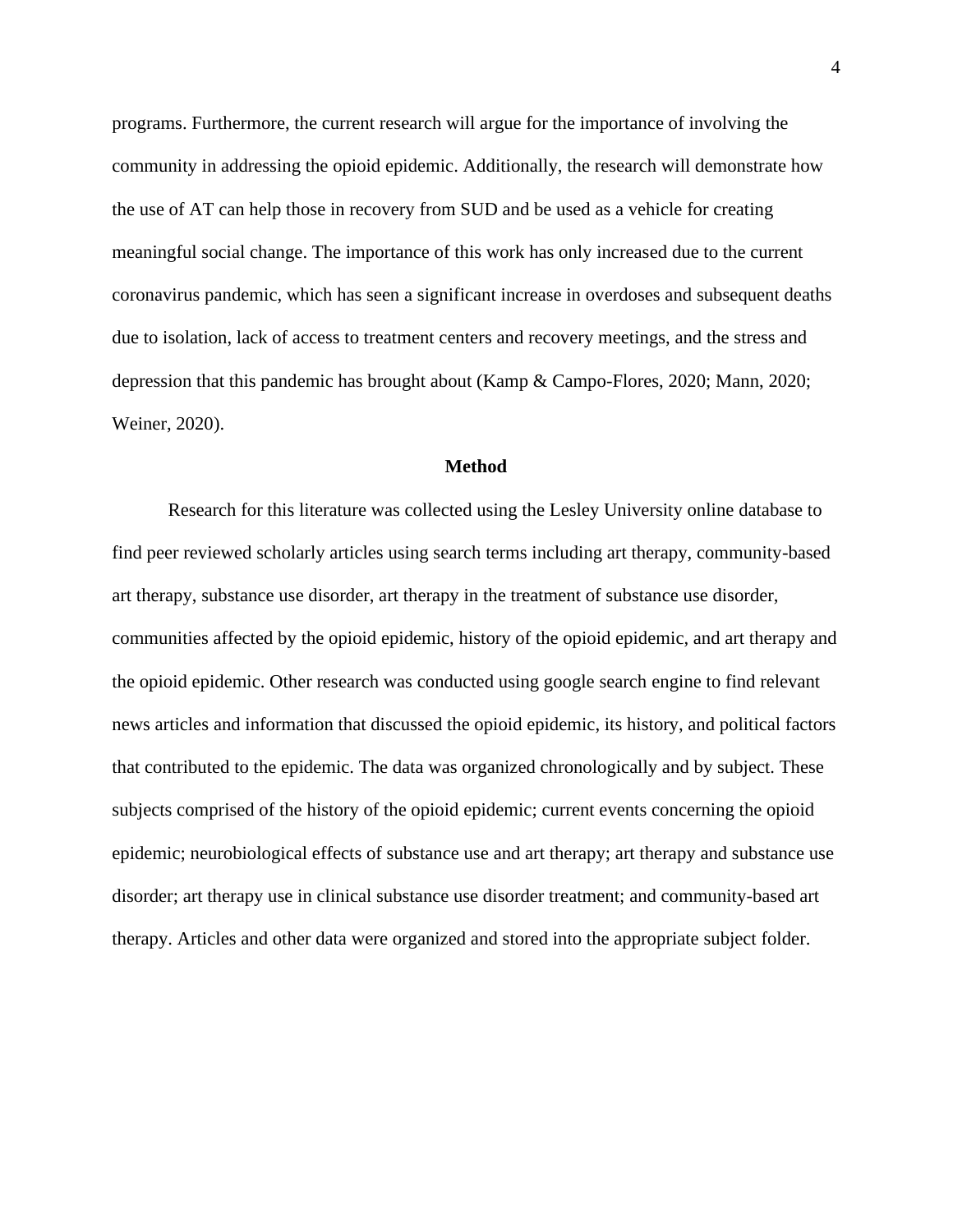#### **Literature Review**

This literature review begins with an exploration of the history of the opioid epidemic from the Civil War to 1970. Next, the history from the War on Drugs to the present time was investigated. The following section briefly discussed SUD, then the neurobiological effects of SUD and art therapy was explored. The next section provided a brief overview of art therapy. Next the use of AT as a treatment method for SUD in clinical settings as well as the use of AT in community-based settings was investigated. The literature concludes with the discussion section.

#### **History of the Opioid Epidemic: Civil War to 1970**

The current opioid epidemic has had a remarkable effect on communities across the entire nation. But how, when, and why did this crisis start? To understand how the current opioid epidemic came to be, it is essential to investigate the historical origins that led up to this crisis. Opioids have been used as a treatment for pain for centuries (Bernard et al., 2018; Buchman et al., 2017; Jones et al., 2018; Olsen & Sharfstein, 2019; Rummans et al., 2018). Opioids such as opium and heroin, as well as other highly addictive substances such as cocaine, were once readily available to the public and found in many over-the-counter treatments for everyday afflictions such as menstrual cramps, toothaches, and indigestion (Buchman et al., 2017; Jones et al., 2018; Olsen & Sharfstein, 2019). The use of these substances was quite common during the nineteenth and twentieth centuries, not only for their medicinal use but also for recreational use. The recreational use of these substances was seen as a simple personal vice, much like alcohol or cigarettes (Buchman et al., 2017; Olsen & Sharfstein, 2019). It was not until much later that the highly addictive nature of these substances and the deadly consequences of their continued use were fully realized.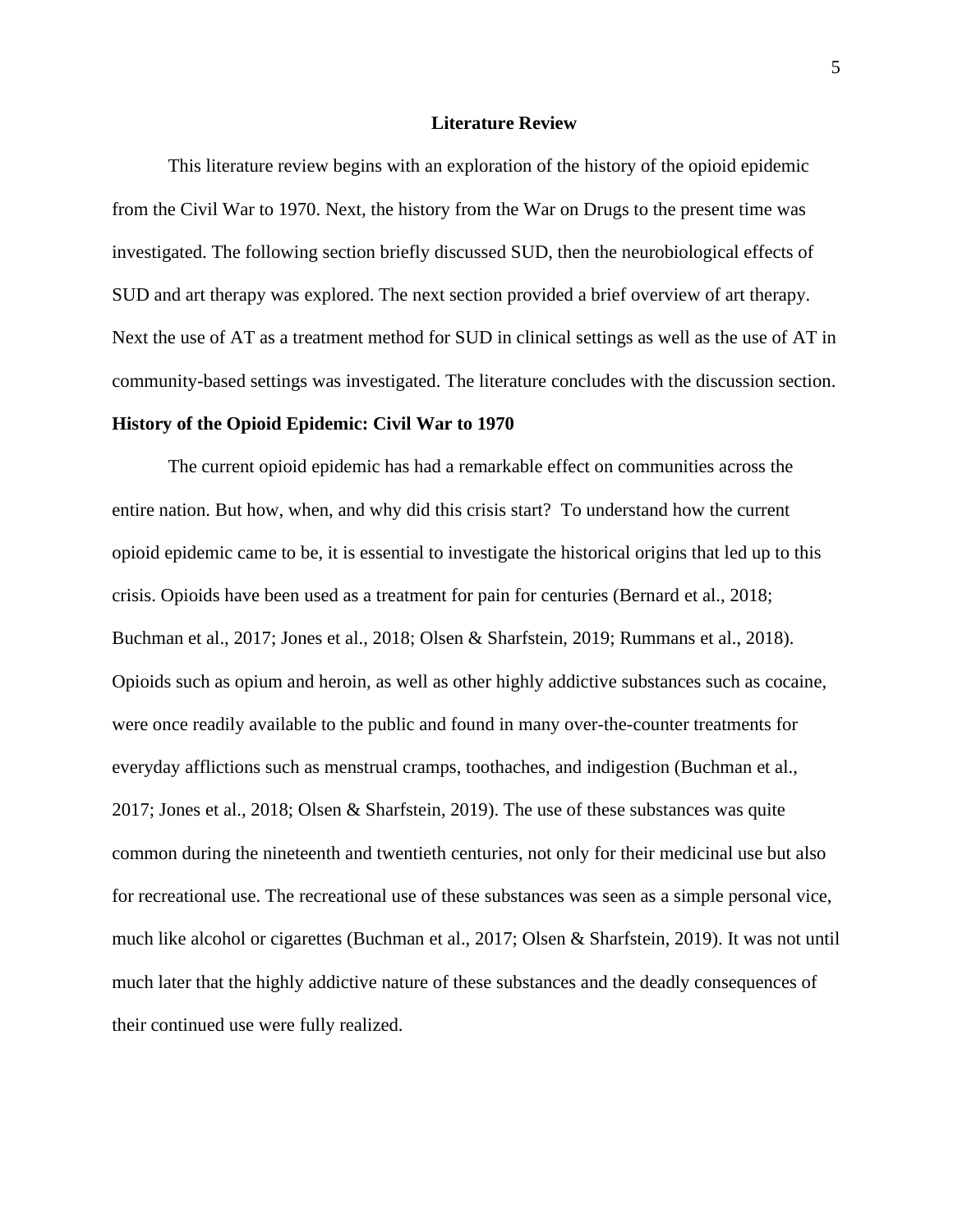Morphine was one of the early opioid pain treatments that were used medically during a pinnacle event in US history (Bernard et al., 2018; Buchman et al., 2017; Olsen & Sharfstein, 2019). Morphine was used to treat soldiers and civilians that were injured during the American Civil War, one of the country's most prolific wars (Bernard et al., 2018; Buchman et al., 2017; Olsen & Sharfstein, 2019; Unick et al., 2013). The medical benefits of morphine were profound, as its therapeutic use provided relief from debilitating pain for injuries suffered by many soldiers and civilians (Bernard et al., 2018; Olsen & Sharfstein, 2019; Rummans et al., 2018). However, after the war had ended, numerous individuals who were treated with morphine during the war still relied on these narcotics. The continued use of these opioids led many of those who were treated with them to develop a dependence on opioids and subsequently develop higher levels of tolerance. The increase in individuals' tolerance of opioid doses led to a higher demand for opioids with increased potency. (Bernard et al., 2018; Buchman et al., 2017; Olsen & Sharfstein, 2019; Rummans et al., 2018).

During the nineteenth century, opioids were available with many over-the-counter treatments and through prescriptions. Many white individuals from middle- and uppersocioeconomic statuses used these treatments both medically and recreationally (Buchman et al., 2017; Olsen & Sharfstein, 2019). The individuals who would use these narcotics habitually would eventually become dependent on these narcotics, which would later be known as opioid use disorder (OUD). Everyday citizens faced the same problematic opioid use disorders as the civil war soldiers who were given morphine during and after the war years (Buchman et al., 2017; Olsen & Sharfstein, 2019).

As time progressed into the early  $20<sup>th</sup>$  century, there was a significant increase in the number of individuals who had developed substance use disorders (Buchman et al., 2017; Olsen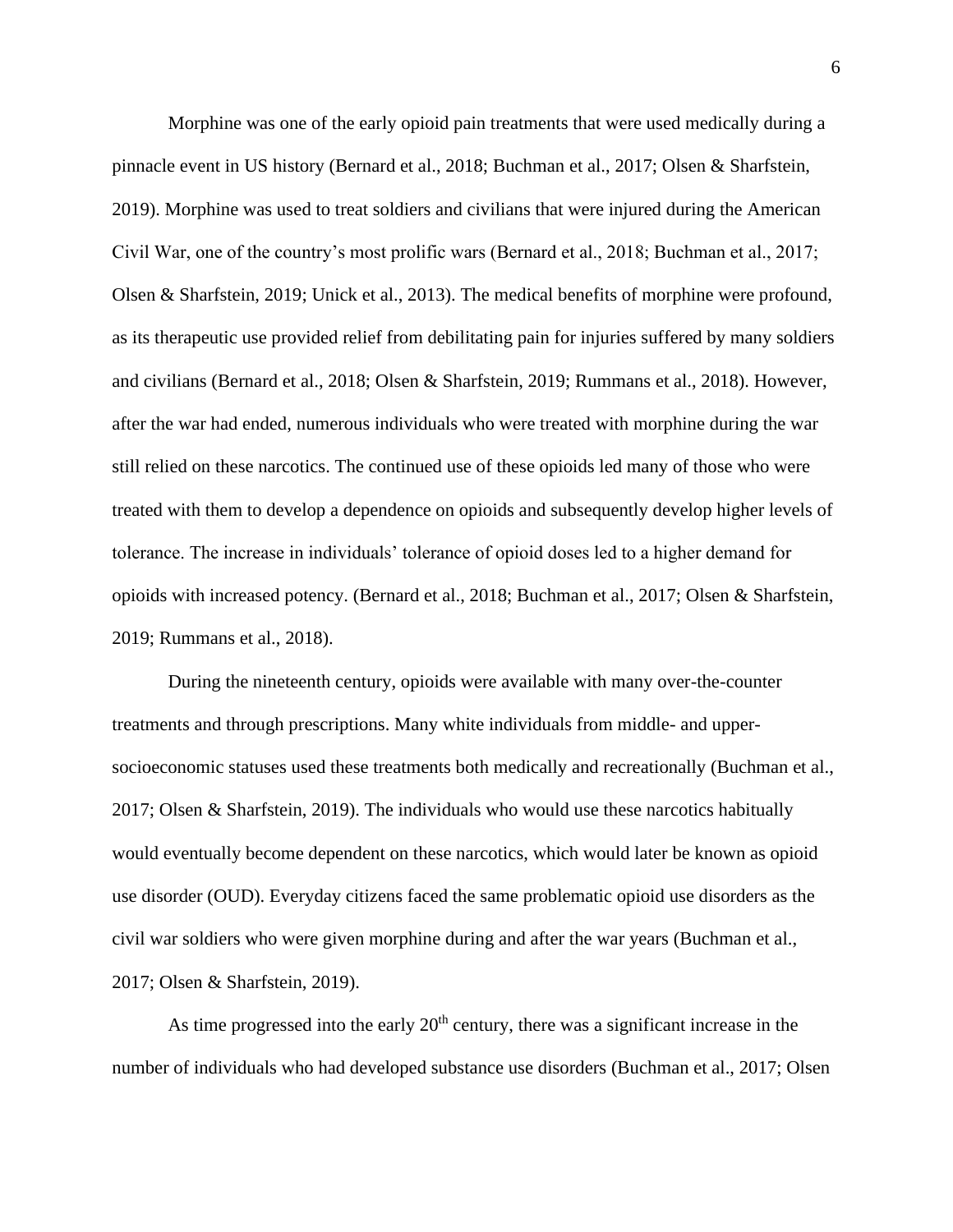& Sharfstein, 2019). These narcotics' non-medicinal and medicinal use crossed both racial, ethnic, cultural, and socioeconomic lines (Buchman et al., 2017; Olsen & Sharfstein, 2019; Rummans et al., 2018). Even though narcotics were used by many groups of people, when these narcotics became criminalized, these substances and the use of these narcotics became stigmatized and unjustly associated with racial and ethnic minorities and other oppressed and marginalized groups (Buchman et al., 2017; Olsen & Sharfstein, 2019; Rummans et al., 2018). These marginalized groups were discriminated against because they were viewed as lower-class citizens by the dominant white, Christian, middle to upper-class society (Buchman et al., 2017; Olsen & Sharfstein, 2019; Rummans et al., 2018).

Issues created by using these narcotics were only acknowledged as a public health issue after the number of white, Christian, working-class individuals who developed opioid use disorders could no longer be ignored. It was at this point that both medical and legislative action was taken to try and mitigate this problem (Buchman et al., 2017; Olsen & Sharfstein, 2019). The steps taken to try and control the public health issue led to the development, passing, and implementation of the 1914 Harrison Narcotic Control Act (HNCA). According to Olsen  $\&$ Sharfstein (2019), "the 1914 Harrison Act not only turned many users into criminals, but it also forbade physicians from prescribing the most effective form of treatment" (p. 154). This act designated that the consequences for prescribing opioids in a manner deemed irresponsible could result in a physician losing their medical license or serving jail time (Buchman et al., 2017, Jones, et al., 2018; Olsen & Sharfstein., 2019). As a result, the general public's attitude towards opioids in medicinal and non-medicinal use was drastically changed. According to Olsen & Sharfstein (2019), "in the early  $20<sup>th</sup>$  century, when drug use became illegal across the United States and much of the world, people who used drugs became criminals incarcerated rather than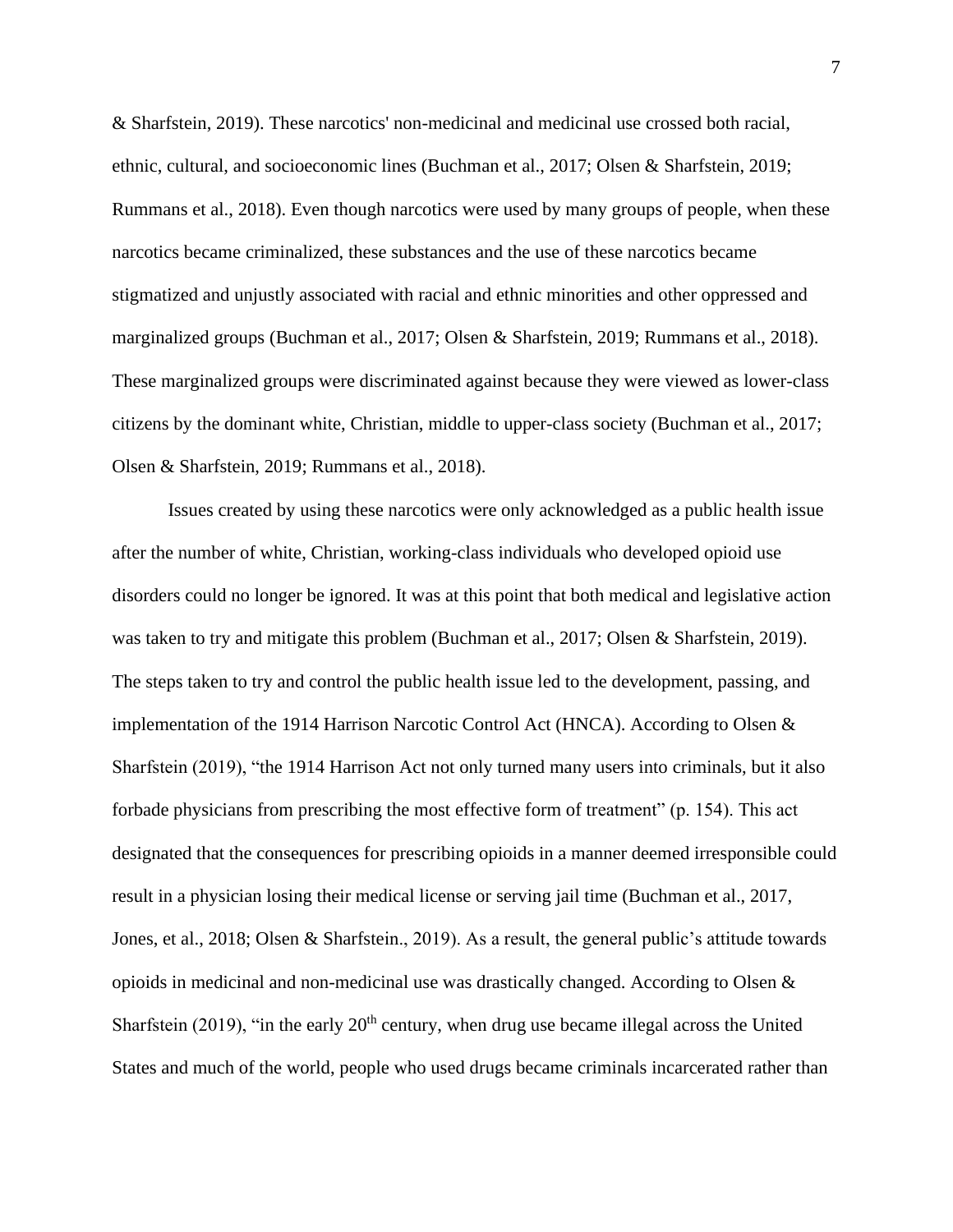cared for" (p. 15). The use of opioids went from being seen as a "personal vice" to criminal activity (Barry et al., 2014; Buchman et al., 2017; Olsen & Sharfstein, 2019). Following this act, both patients and physicians alike began to avoid prescribing or using opioids to treat medical conditions. The medical prohibition of opioids continued throughout most of the  $20<sup>th</sup>$  century (Buchman et al., 2017; Olsen & Sharfstein, 2019).

#### **History of Opioid Epidemic: The War on Drugs to Present**

In 1971, then-President Richard Nixon declared his War on Drugs initiative in response to the rise of the drug counterculture and protests the war in Vietnam that arose throughout the 1960s and 1970s (Olsen & Sharfstein, 2019). This initiative created a new department of law enforcement that was charged to manage what was considered the escalating drug problem in the US. This new department was named the Drug Enforcement Agency (DEA). The DEA department was created because of this initiative, which placed the DEA operatives as crucial players in the United States' domestic drug policy (Buchman et al., 2017; Olsen & Sharfstein, 2019). The War on Drugs, as well as the HNCA, worked to criminalize those who used opioids and other substances as well as the manufacturers of these illegal substances (Olsen  $\&$ Sharfstein, 2019). However, no action was taken to focus on helping those who struggled with substance use (i.e., providing effective treatment options for those who used these opioids either illicitly or prescribed). However, it is imperative to note that prescribed opioids are just as addictive as illicit opioids, which have and continue to be misused just like illicit opioids (Buchman et al., 2017; Olsen & Sharfstein, 2019).

The 1914 HNCA, the 1956 Narcotic Control Act, Nixon's War on Drugs in 1971, Reagan's Anti-Drug Abuse Act in 1986, which included mandatory minimum sentences for drug possession, Clinton's crime bill of 1994, as well as Trump's racist and xenophobic propaganda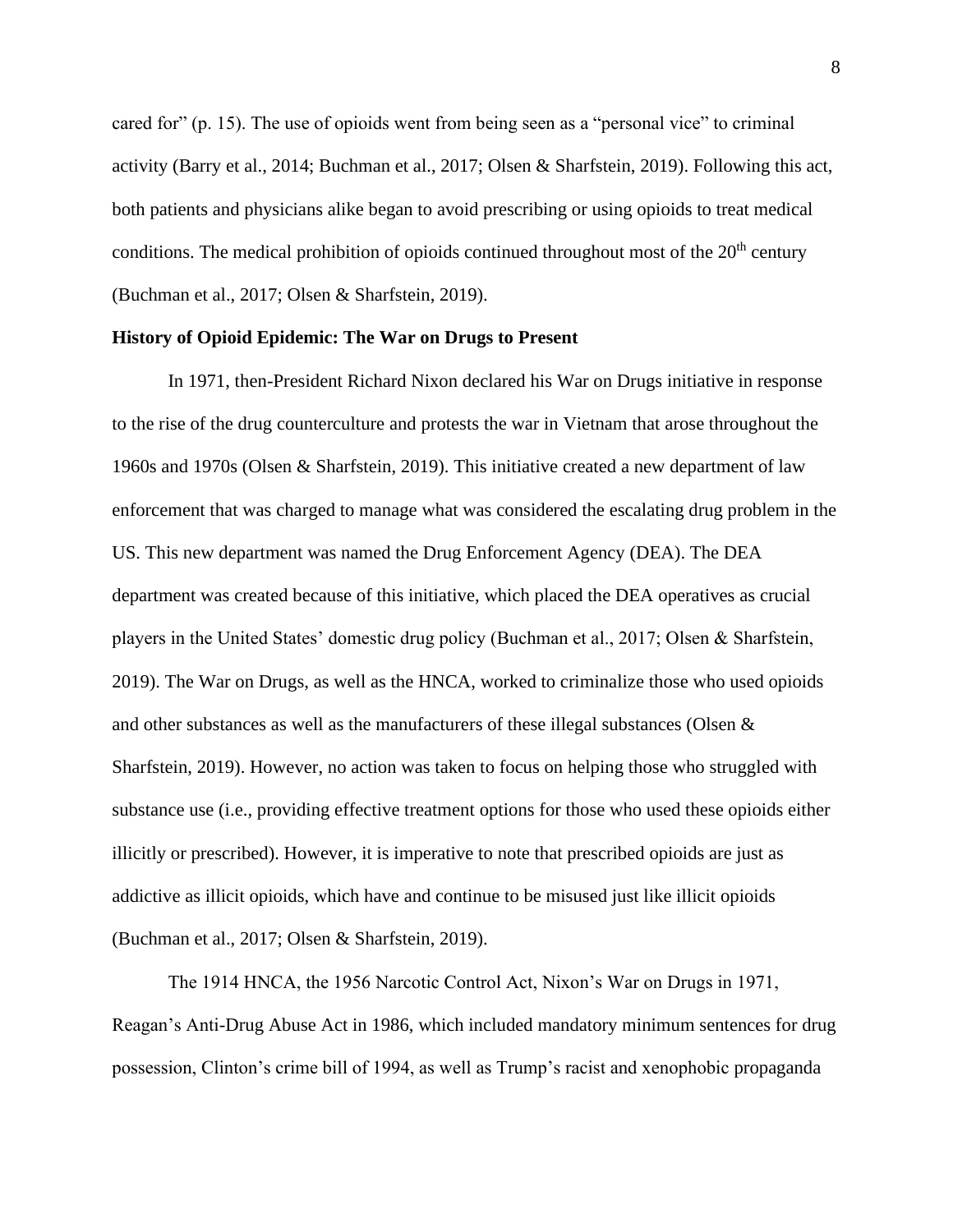blaming individuals from Mexico for the importation of drugs into the US and his promise of a "border wall" to create a barrier on the US/Mexico border, have all helped to fuel the mass incarceration of people from marginalized groups for nonviolent drug offenses (Olsen  $\&$ Sharfstein, 2019). These marginalized groups continue to be disproportionately targeted by these policies, which were created because of the aforenoted initiatives (Bernard et al., 2018; Buchman et al., 2017; Jones et al, 2018; Lyapustina & Alexander, 2015; Olsen & Sharfstein, 2019). The targeting and stigmatizing of these oppressed and marginalized groups demonstrate how stigmas associated with substance use were initiated by narratives created by the dominant white supremacist society (Olsen & Sharfstein, 2019). Even though these narratives were created long ago, they continue to prevail in our current society (Bernard et al., 2018; Buchman et al., 2017; Olsen & Sharfstein, 2019).

Prior to the late  $20<sup>th</sup>$  century, opioids were generally reserved only for the treatment of severe traumatic pain, end of life care, and pain related to the treatment of cancer (Bernard et al., 2018; Brand, 2018; Buchman et al., 2017; Jones et al., 2018; Olsen & Sharfstein, 2019; Rummans et al., 2018; Van Zee, 2009) This began to change when the prohibition of opioids began to shift during the 1980s. Much of the research regarding the history of the current opioid epidemic cite a specific source that was cited frequently and used as a significant influencing factor behind this change. This source is a short, one-paragraph letter entitled, "Addiction Rare in Patients Treated with Narcotics," written by Jane Porter and Boston University professor Hershel Jick (1980). This letter was published on January  $10<sup>th</sup>$ , 1980, in the popular medical journal *The New England Journal of Medicine* (Bernard, et al, 2018; Buchman et al., 2017; Jones, et al, 2018; Olsen & Sharfstein, 2019; Porter & Jick, 1989; Rummans, et al., 2018; Van Zee, 2009). The Porter and Jick (1980) letter stated that out of 11,882 hospitalized patients who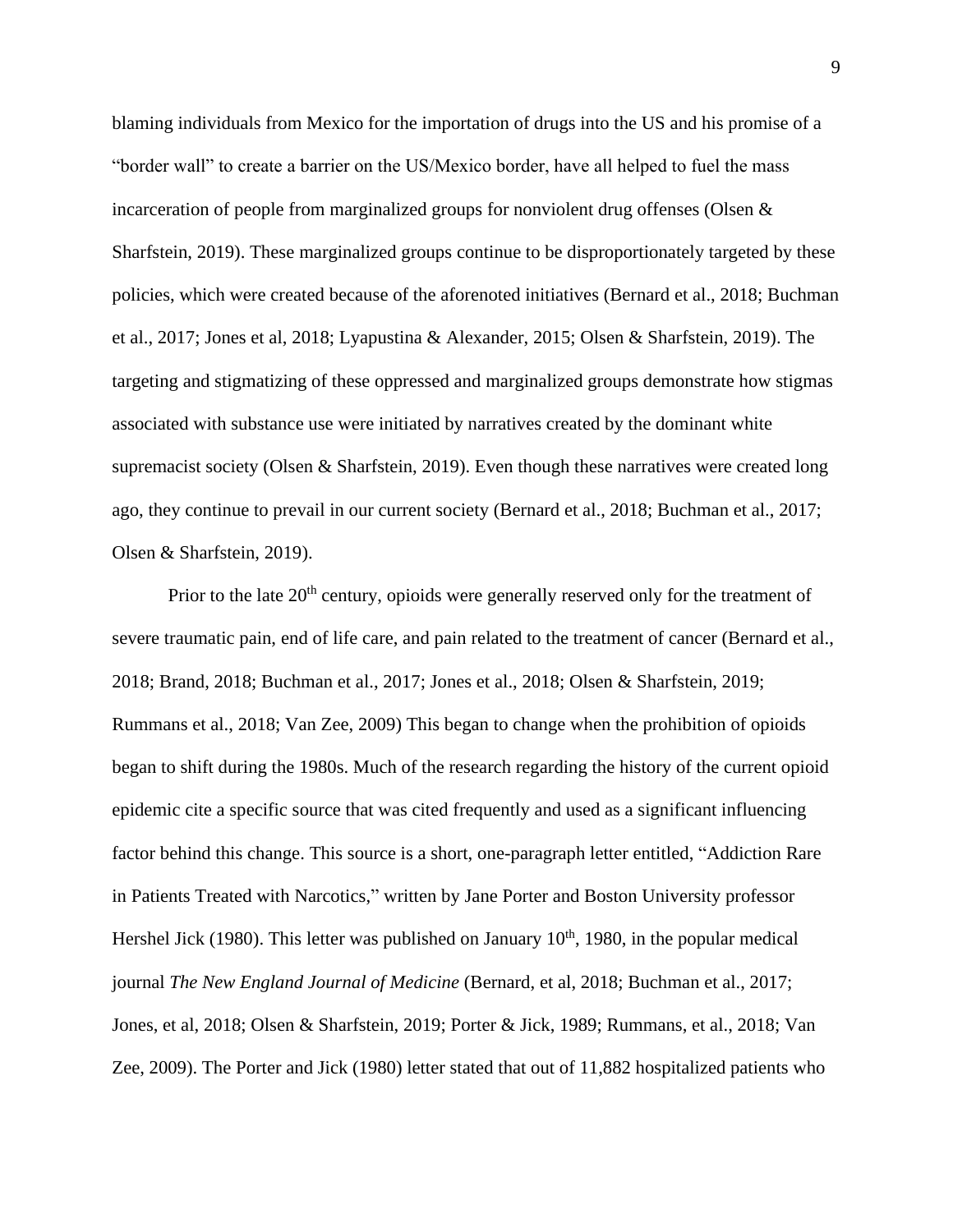were treated over a short term, under medical supervision, with opioid narcotics for acute pain, only four had developed an opioid use disorder (Bernard, et al, 2018; Buchman et al., 2017; Jones, et al, 2018; Rummans et al., 2018; Van Zee, 2009). This letter did not provide further evidence that the use of opioids over an extended period for chronic pain and/or non-cancerrelated pain was either safe or effective (Bernard et al., 2018; Buchman et al., 2017; Jones et al., 2018; Olsen & Sharfstein, 2019; Rummans et al., 2018). Despite this, the letter became a widely used resource to support the long-term use of opioids for chronic pain. Since the Porter & Jick (1980) letter was published, it has been cited more than 600 times to support the crusade which promoted the long-term use of opioids for treating chronic pain (Buchman et al., 2017; Olsen & Sharfstein, 2019; Rummans et al., 2018). According to Olsen & Sharfstein (2019), "Hershel Jick would later state that he was 'mortified' about his letter's legacy, as his research related to hospitalized patients, not patients with chronic pain" (p. 137). This further exemplifies how this letter, and its research were taken out of context and touted as evidence to support the cause of this crusade.

Many advocates, scientists, and special interest groups campaigned for the long-term use of opioids in the treatment of chronic, non-cancer-related pain (Buchman et al., 2017; Olsen & Sharfstein, 2019; Rummans et al., 2018). These groups often used invalid sources such as the Porter and Jick (1980) letter, as well as other such sources to support their claims that pain was undertreated, and their promotion of less restricted use of opioids in the management of chronic and non-cancer related pain (Bernard et al., 2018; Buchman et al., 2017; Jones et al., 2018; Mularski et al., 2006; Olsen & Sharfstein, 2019; Rummans et al., 2017**).**

This crusade was further promoted by The American Pain Society (APS) which began its campaign in 1995 declaring that pain need to be viewed and treated similarly to vital signs. This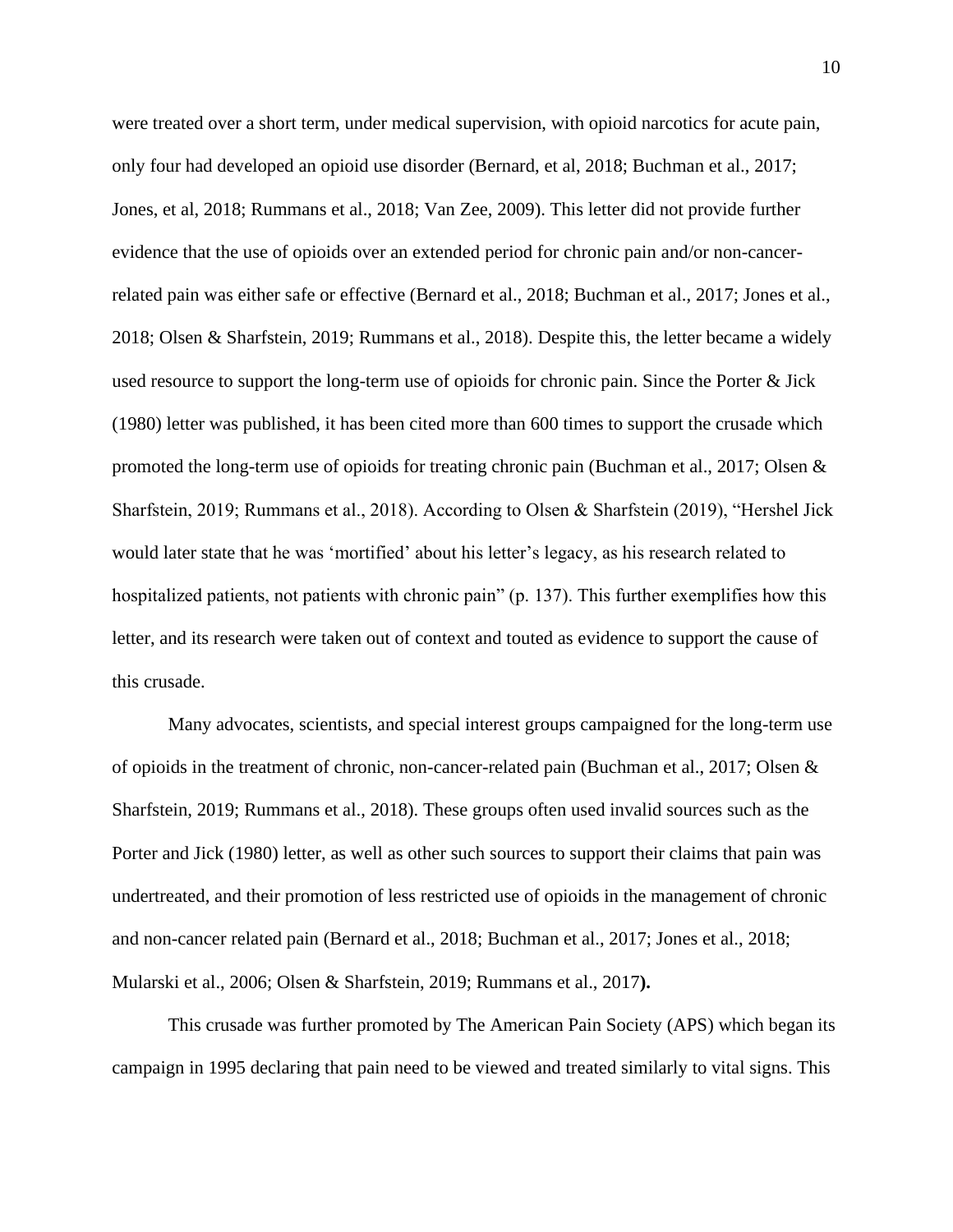campaign indicated that pain was drastically undertreated and needed to be evaluated and managed by clinicians in a similar manner to the way that they evaluate and manage a patient's vital signs (Bernard, et al, 2018; Buchman et al., 2017; Lyapustina & Alexander, 2015; Mularski et al., 2006; Olsen & Sharfstein, 2019; Rummans et al., 2018). This campaign was supported by the Veteran's Health Administration (VHA) who in 1998 introduced a form of documentation where hospital patients would designate their level of pain on a scale from 0-to 10. This initiative became known as the 'Pain as the  $5<sup>th</sup>$  vital sign' (Bernard et al., 2018; Buchman et al., 2017; Lyapustina & Alexander, 2015; Mularski et al., 2006; Olsen & Sharfstein, 2019; Rummans et al., 2018). This initiative led the Center for Medicare and Medicaid Services (CMS) and the Agency for Healthcare Research and Quality to create a 25-question survey entitled the Hospital Consumer of Healthcare Providers and Systems (HCAHPS) (Bernard et al., 2018; Olsen & Sharfstein, 2019; Rummans et al., 2018). The HCAHPS survey included information about patient's reported level of satisfaction regarding the care they received while in the hospital (Bernard et al., 2018; Buchman et al., 2017; Jones et al., 2018; Olsen & Sharfstein, 2019; Rummans et al., 2018). This survey became a representation of a hospital's quality of care given to patients. The surveys were required to be submitted or the hospital would incur a penalty fine (Bernard et al., 2018; Jones et al., 2018; Olsen & Sharfstein, 2019; Rummans et al., 2018). A hospital's overall survey score would be used to determine if and how much federal healthcare funding a hospital would receive. Out of the 25 questions on this survey, three were designated to a patient's reported level of satisfaction regarding the treatment of their pain management. The patient satisfaction section of the survey made up 30% of the overall score. As a result, clinicians were pushed to either prescribe more opiates to appease patients or risk losing their funding and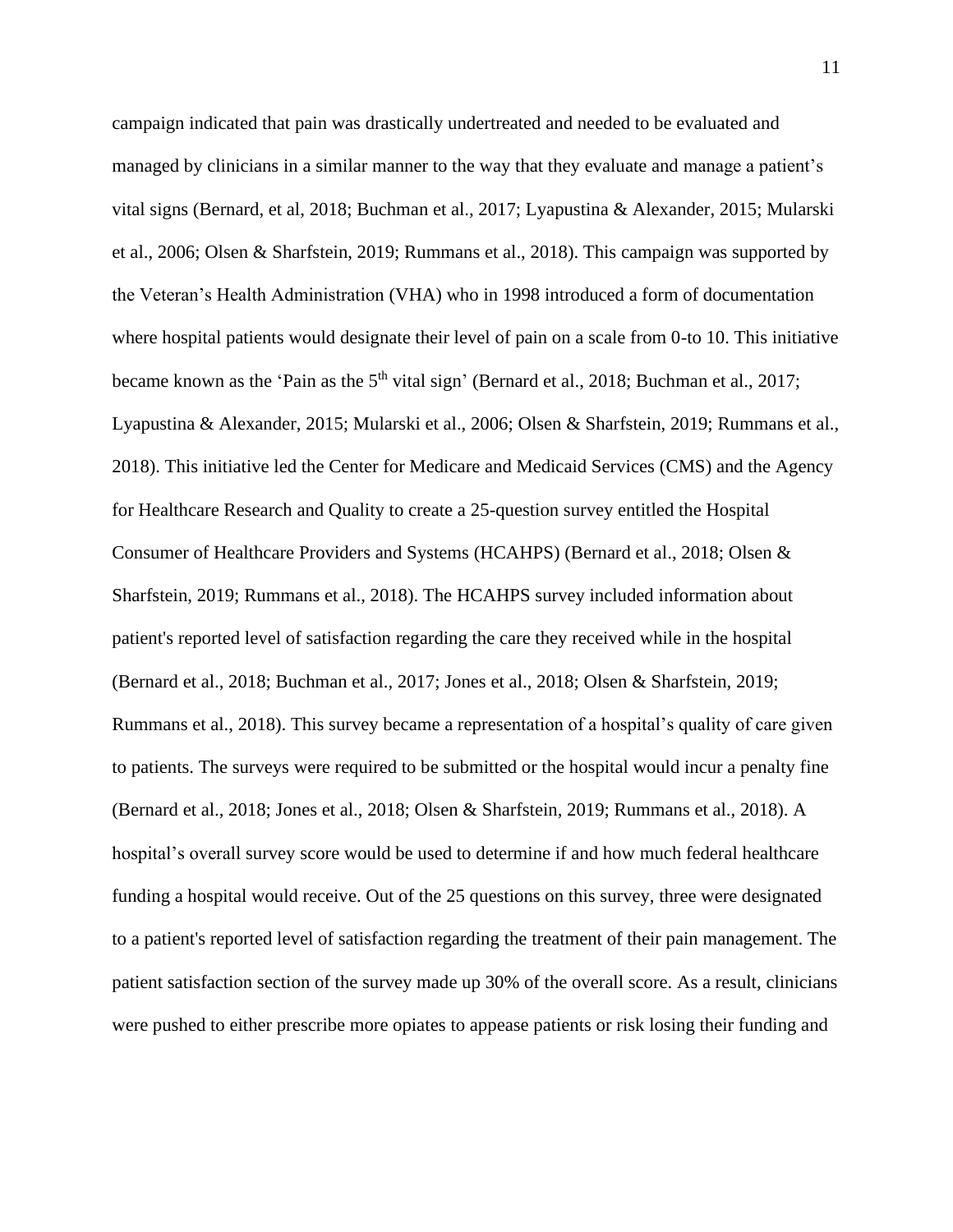incurring a fine (Bernard et al., 2018; Buchman et al., 2017; Jones et al., 2018; Lyapustina & Alexander, 2015; Olsen & Sharfstein, 2019; Rummans et al., 2018).

As a result of the campaigns that advocated for the use of opioids for chronic and noncancer related pain, the number of opioids being prescribed in the US began to greatly increase (Bernard et al., 2018; Buchman et al., 2017; Jones et al., 2018; Lyapustina & Alexander, 2015; Olsen & Sharfstein, 2019; Rummans et al., 2018). According to Olsen & Sharfstein (2019) "the cultural change in prescribing opioids for pain touched every corner of medical practice - from cardiology to neurology, from dentistry to emergency medicine, from nurse practitioners to physician assistants, from surgery to primary care" (p. 144). The number of opiate prescriptions increased dramatically not only because of these initiatives, but also because of aggressive marketing done by big pharmaceutical corporations, specifically, Purdue Pharmaceutical (Bernard et al., 2018; Buchman et al., 2018; Olsen & Sharfstein, 2019). In 1995 Purdue Pharmaceuticals developed and released the extended-release opiate medication OxyContin® on the market (Bernard et al., 2018; Buchman et al., 2017; Jones et al., 2018; Lyapustina & Alexander, 2015; Olsen & Sharfstein, 2019; Rummans et al., 2018). Purdue Pharmaceuticals used sources lacking sufficient scientific evidence, such as the Porter and Jick (1980) letter, to promote the use of their medication for long-term chronic pain. Purdue created advertisements that stated that opioids, specifically their opioid medication OxyContin®, were safe for treating chronic and non-cancer related pain over an extended period and it was less addictive than traditional opioid medications (Bernard et al., 2018; Buchman et al., 2017; Olsen & Sharfstein, 2019; Rummans et al., 2018).

Purdue additionally sent physicians and hospitals across the nation a training video called "OxyContin® Got My Life Back" which deceptively identified OxyContin® as a safe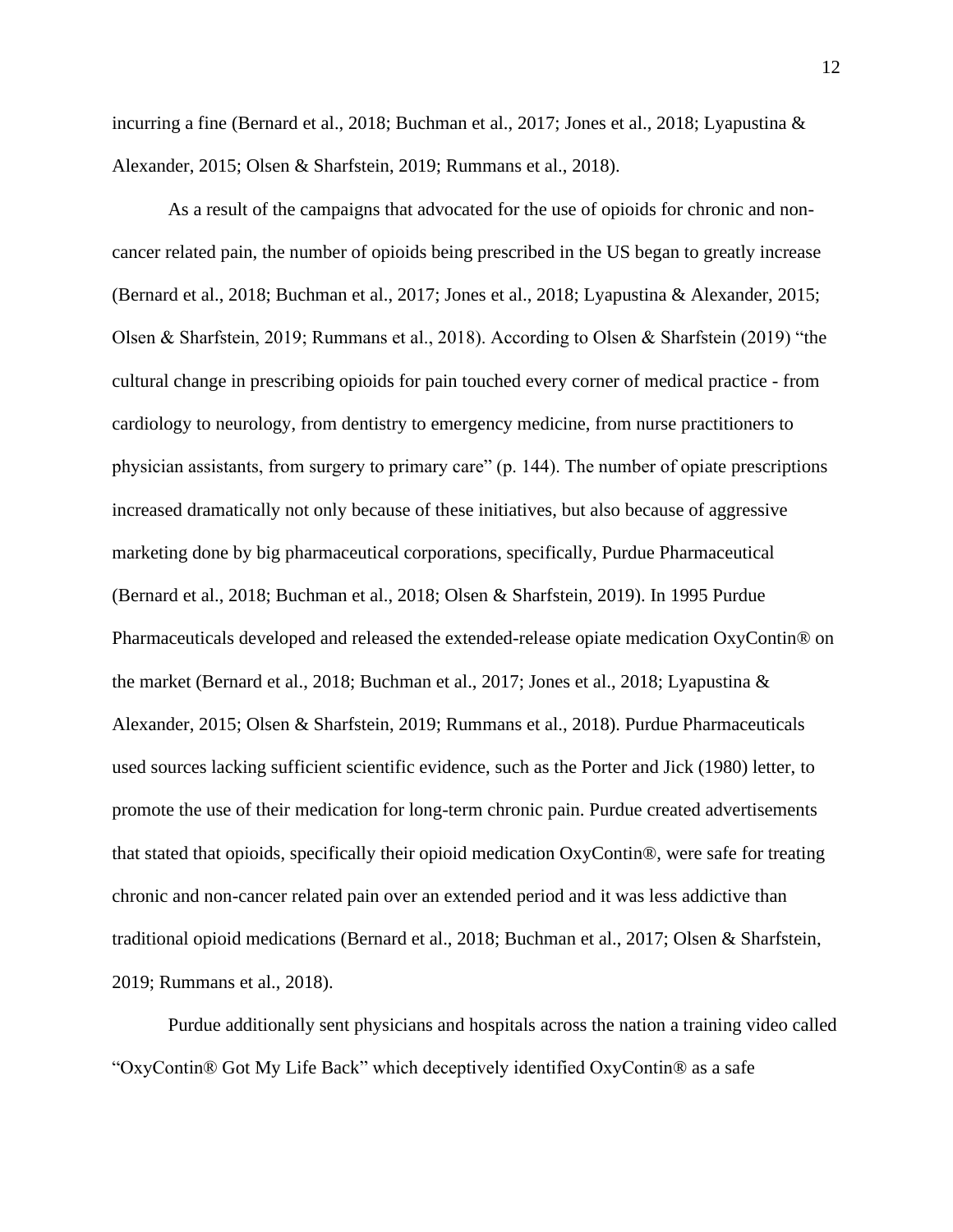medication and detailed that this medication was formulated in a way that addiction was much less likely to occur (Bernard et al., 2018; Buchman et al., 2017; Jones et al., 2018; Olsen & Sharfstein, 2019; Rummans et al., 2018). Purdue also exceedingly used data out of context to support their claims about the safety of the use of their product. These claims and misuse of data were all used successfully to reassure doctors and the public about the safety of using OxyContin® as a long-term treatment method (Bernard et al., 2018; Buchman et al., 2017; Jones et al., 2018; Olsen & Sharfstein, 2019; Rummans et al., 2018). The efforts of the crusade in supporting the use of opioids for chronic pain as well as the aggressive marketing performed by Purdue Pharmaceuticals were successful and proved to be profitable for the company (Bernard et al., 2018; Buchman et al., 2017; Olsen & Sharfstein, 2019). By the year 2016, the United States had 62 million people prescribed at least one form of opioid medication, and the US was consuming 80% of the world's prescription opioids (Olsen & Sharfstein, 2019; Rummans et al., 2018).

In 2004, Purdue was arraigned by the West Virginia attorney general for downplaying the dangers of addiction to their product OxyContin®, which the company settled the case for 10 million dollars. In 2007 Purdue Pharmaceuticals was taken to court by the US Department of Justice, pled guilty to criminal charges and fined 6 hundred million dollars for knowingly advertising their product with deceptive information which downplayed the addictiveness of their product (Bernard et al., 2018; Buchman et al., 2017; Jones et al., 2018; Olsen & Sharfstein, 2019; Rummans et al., 2018). The lies and misdirection of Purdue Pharmaceuticals had finally been revealed after over a decade of deceit. Despite the charges and fines that Purdue Pharmaceutical incurred, the damage was already done. The United States is amid a full-blown opioid epidemic (Bernard et al., 2018; Olsen & Sharfstein, 2019; Rummans et al., 2018).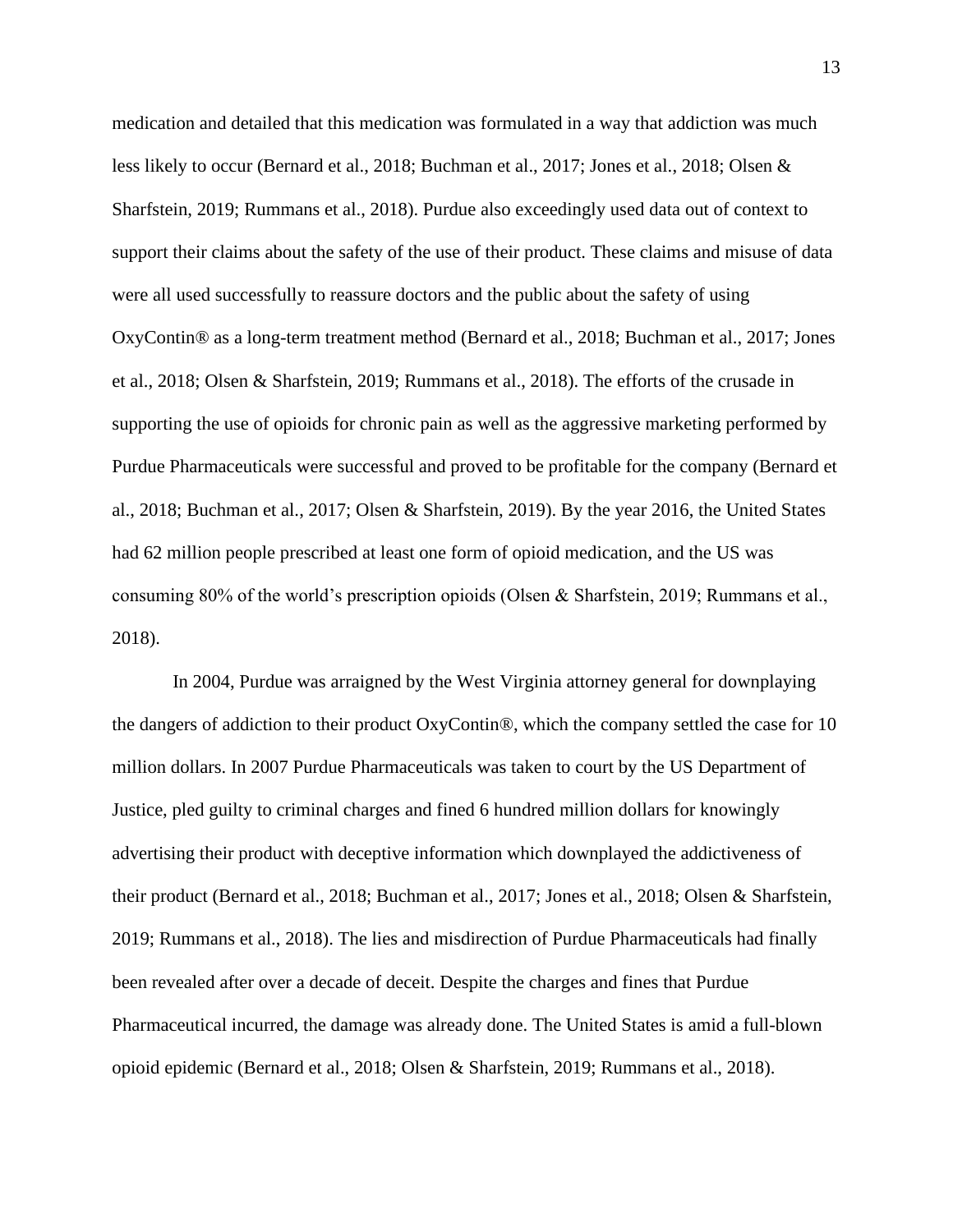The opioid epidemic has had a severe and disturbing impact on countless communities and families throughout the US including in the state of Massachusetts. In the year 2019 alone, the state of Massachusetts had over 1,500 confirmed deaths resulting from opioid-related overdoses (Massachusetts Department of Public Health, 2019a, 2019b, 2020). In the same year, Massachusetts was listed as one of the top ten states in the nation with the highest number of deaths resulting from opioid-related overdoses (National Institute on Drug Abuse, 2019). The reluctance of the US government to formally address this crisis earlier is believed to have contributed to the widespread impact of this epidemic which did not just affect large metropolitan cities but also suburban and rural communities (Olsen & Sharfstein, 2019).

Between the years of 1999 and 2017, over 700,000 people died of drug overdoses in the United States. Over 56% or nearly 400,000 of these deaths were confirmed to be from opioid related overdoses (Jones, et al., 2018; Rummans et al., 2018; Scholl, et al., 2018). In the year 2017, 1,913 people died of confirmed opioid related overdoses in Massachusetts (Jones, et al., 2018; National Institute on Drug Abuse, 2019). In October of 2017, the United States Government officially acknowledged the opioid epidemic as a public health emergency (Bernard, et al., 2018; Buchman et al., 2017; Jones, et al, 2018; Olsen & Sharfstein, 2019). The history of the use of opioids in the United States has shown that this is not the first time that this country has dealt with an opioid epidemic. In fact, the events of the past epidemics are uncannily like the events the country is facing today with the current opioid epidemic (Bernard et al., 2018; Buchman et al., 2017; Olsen & Sharfstein, 2019). The current opioid epidemic is the result of multiple contributing factors that for over a century have created the appropriate circumstances which permitted this crisis to grow and eventually spread across the nation (Bernard et al., 2018; Buchman et al., 2017; Jones, et al, 2018; Olsen & Sharfstein, 2019; Rummans et al., 2018).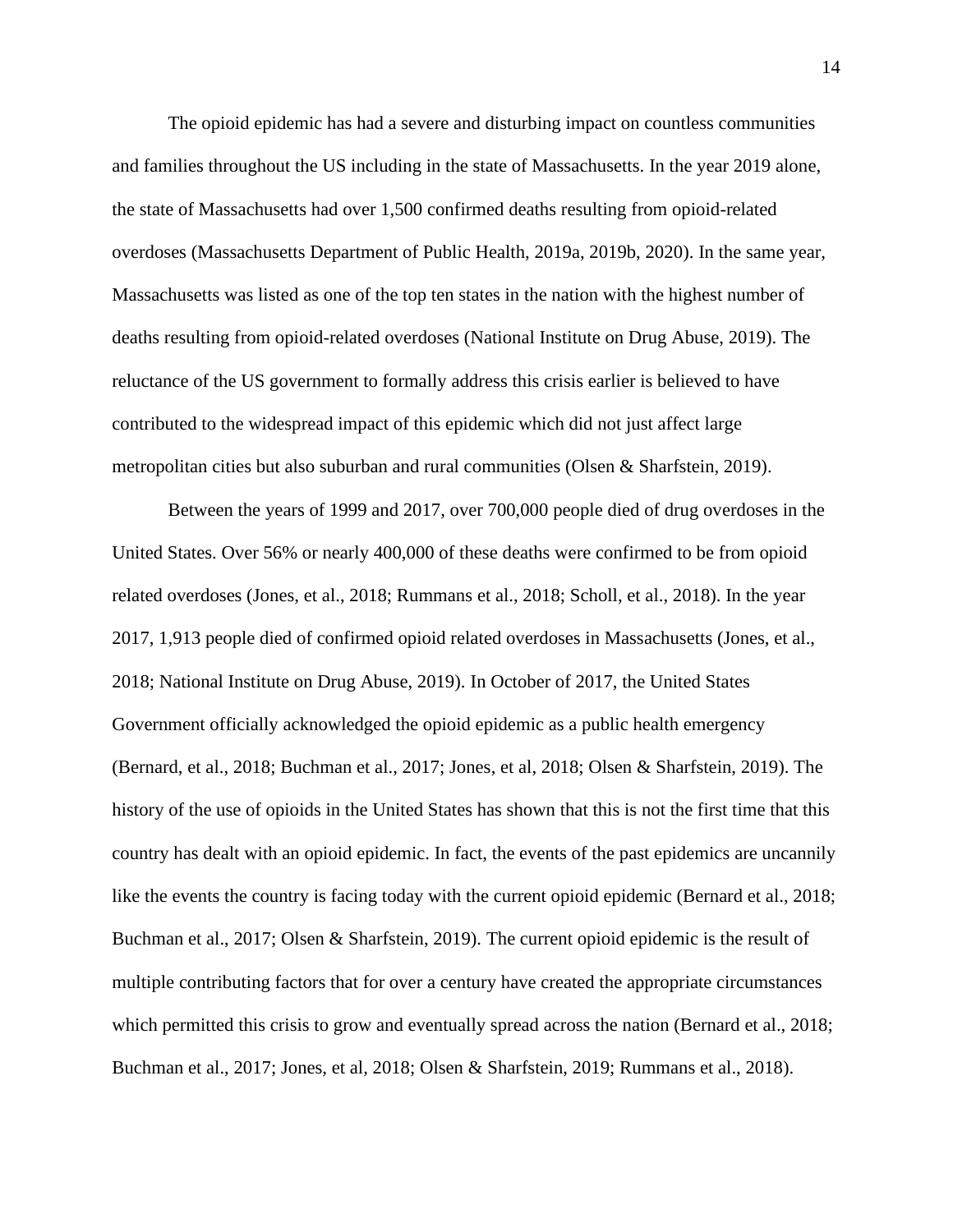#### **Substance Use Disorder/Opioid Use Disorder**

SUDs are characterized by an obsessive craving for substances and both impulsive and compulsive behaviors that compel someone to continue using a substance or substances despite negative consequences (Buchman et al., 2017; Olsen & Sharfstein, 2019; Volkow et al., 2016; Volkow & Morales, 2015). People with SUD continue to use a substance despite the often severe negative consequences that can impact their health, relationships, and day to day life (Buchman et al., 2017; Olsen & Sharfstein, 2019; Volkow et al., 2016; Volkow & Morales, 2015). The worst of these consequences is of course death (Matto, 2002; Megranahan & Lynskey, 2018; Olsen & Sharfstein, 2019; Volkow et al., 2016). For those suffering from OUD, the substance that is causing these severe cravings and compulsions is opioids. Both prescription and illicit opioids can be addictive and can be extremely dangerous. (Bernard et al., 2018; Buchman et al., 2017; Olsen & Sharfstein, 2019; Rummans et al., 2017).

SUD, which includes OUD, is a largely misunderstood medical condition (Olsen  $\&$ Sharfstein, 2019; Volkow et al., 2016). Those who suffer from SUD/ OUD are often referred to as 'addicts' (Barry et al., 2014; Jones et al., 2018; Olsen & Sharfstein, 2019; Schmanke, 2017). Research has shown that there is a significant stigma associated with this label as well as other commonly used labels that are often placed upon those suffering from these disorders. The common use of labels such as these is shown to have caused widespread discrimination and bias against those suffering from SUD. This discrimination only further impacts their already difficult recovery journeys (Bernard et al., 2018; Buchman et al., 2017; Olsen & Sharfstein, 2019; Rummans et al., 2018).

The discrimination and bias against those with SUD inhibit their access to jobs, their access to safe housing, and contribute greatly to the lack of social support that is needed during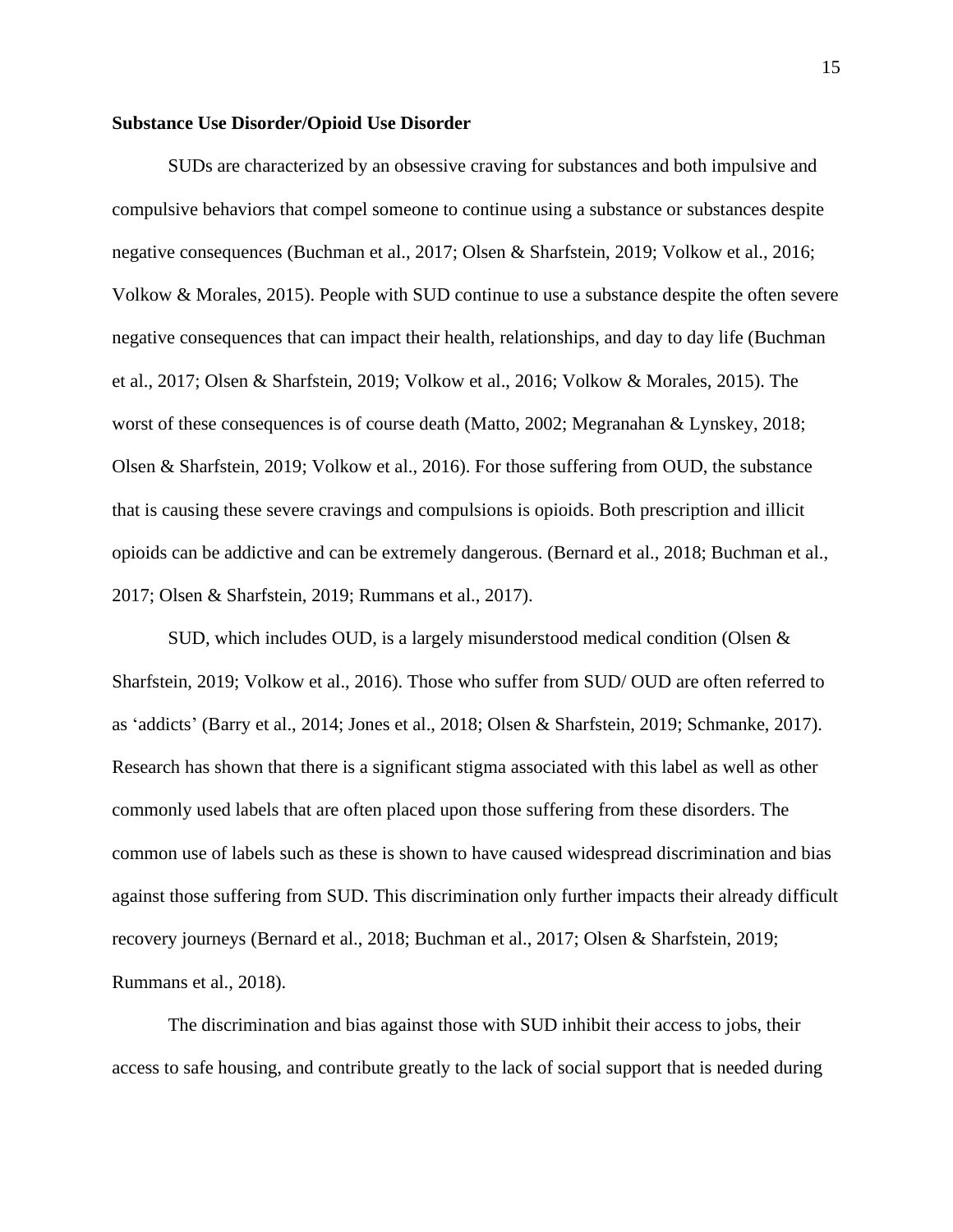this difficult and vulnerable period of their lives (Barry et al., 2014; Matto, 2002; Megranahan et al., 2018; Olsen & Sharfstein, 2019). It is understandable that the discrimination and lack of access to essential needs and supports would only intensify any feelings of anger, inferiority, guilt, shame, remorse, and hopelessness that those struggling with SUD/OUD often suffer from (Buchman et al., 2017; Olsen & Sharfstein, 2019; Rummans et al., 2017; Schmanke, 2017; Skeffington & Browne, 2014). These negative emotions coupled with lacking access to the necessary support and basic needs often make the already difficult recovery journey even harder and would likely severely deter these individuals' ability to continue with their recovery journeys (Buchman et al., 2017; Matto, 2002; Olsen & Sharfstein, 2019; Rummans et al., 2018).

Treating SUD, the same way as other medical disorders, is important for reducing the stigma surrounding it (Barry et al., 2014; Buchman et al., 2017; Olsen & Sharfstein, 2019; Rummans et al., 2018; Volkow et al., 2016). According to the American Society of Addiction Medicine (ASAM), addiction is "a treatable, chronic medical disease involving complex interactions among brain circuits, genetics, the environment, and an individual's life experiences. People with addiction use substances or engage in behaviors that become compulsive and often continue despite harmful consequences" (2019). This definition provides an example of how addiction is seen and understood through the lens of the medical model. This helps to clarify that SUD is a medical disease. By identifying SUD as a real disease, ASAM is addressing some of the associated stigmas and misconceptions that are often associated with SUD/OUD (Jones et al., 2018; Olsen & Sharfstein, 2019; Schmanke, 2017; Skeffington & Browne, 2014).

SUD can be influenced by numerous bio-psycho-social factors including an individual's familial genetics, direct or indirect exposure to traumatic events, a lack of access to affordable mental health treatment, as well as environments where they grew up, and geography (Buchman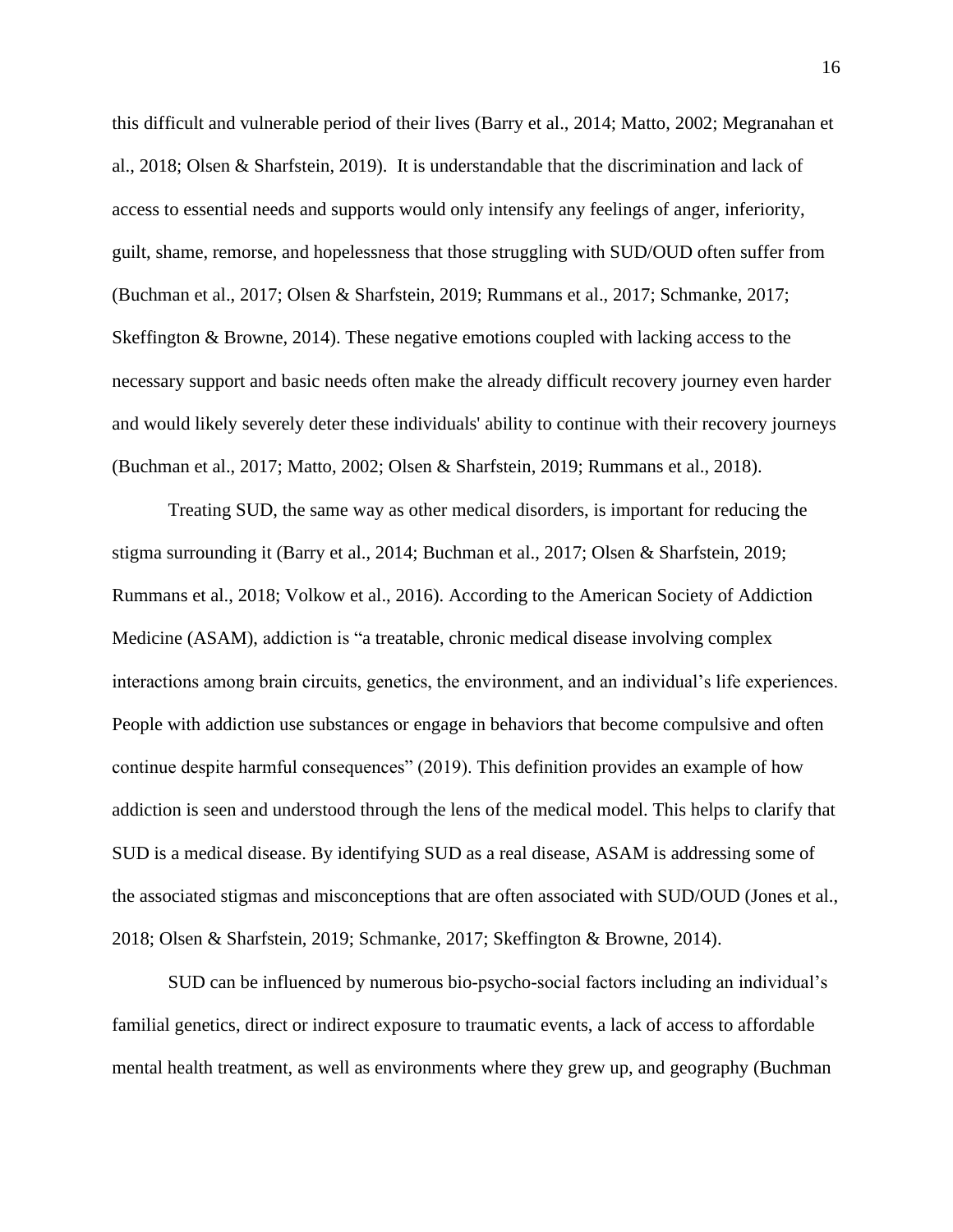et al., 2017; Olsen & Sharfstein, 2019; Schmanke, 2017; Skeffington & Browne, 2014). Definitions such as the one provided by the ASAM, help to clarify that SUDs are not a choice and are not the result of having a weak moral compass (Olsen & Sharfstein, 2019; Skeffington & Browne, 2014; Volkow et al., 2016; Volkow & Morales, 2015). Using this definition helps confront stigma because it specifies that this disorder is a medical condition that should be regarded and treated the same way as any other medical condition (Barry et al., 2014; Buchman et al., 2017; Olsen & Sharfstein, 2019).

According to the National Institute on Drug Abuse (NIDA), "addiction is a lot like other diseases, such as heart disease. Both disrupt normal, healthy functioning… have serious harmful effects, that in many cases, are preventable and treatable…can last a lifetime and… lead to death" (2020). While many consider SUD to be a choice or a result of moral failure, they fail to recognize the bio-psycho-social aspects of SUD and its neurological effects (Olsen & Sharfstein, 2019; Schmanke, 2017; Skeffington & Browne, 2014; Volkow et al., 2016; Volkow & Morales, 2015).

#### **Neurobiological effects of SUD**

Volkow et al. (2016) identified that SUD affects the brain of those who struggle with this disorder. The authors explained that SUD critically manipulates an individual's way of thinking, behaviors, and ability to control specific actions such as impulses (Matto, 2002; Olsen & Sharfstein, 2019; Schmanke, 2017; Volkow & Morales, 2015). Volkow et al. (2016) asserted that addictive substances, such as opioids, stimulate the brain's reward center by releasing intense dopamine surges. When the brain's reward center is stimulated after recurrent occurrences, the brain learns to associate the sense of reward with those specific stimuli, which can include people, places, objects, and sensory-related stimuli (Olsen & Sharfstein, 2019; Volkow et al.,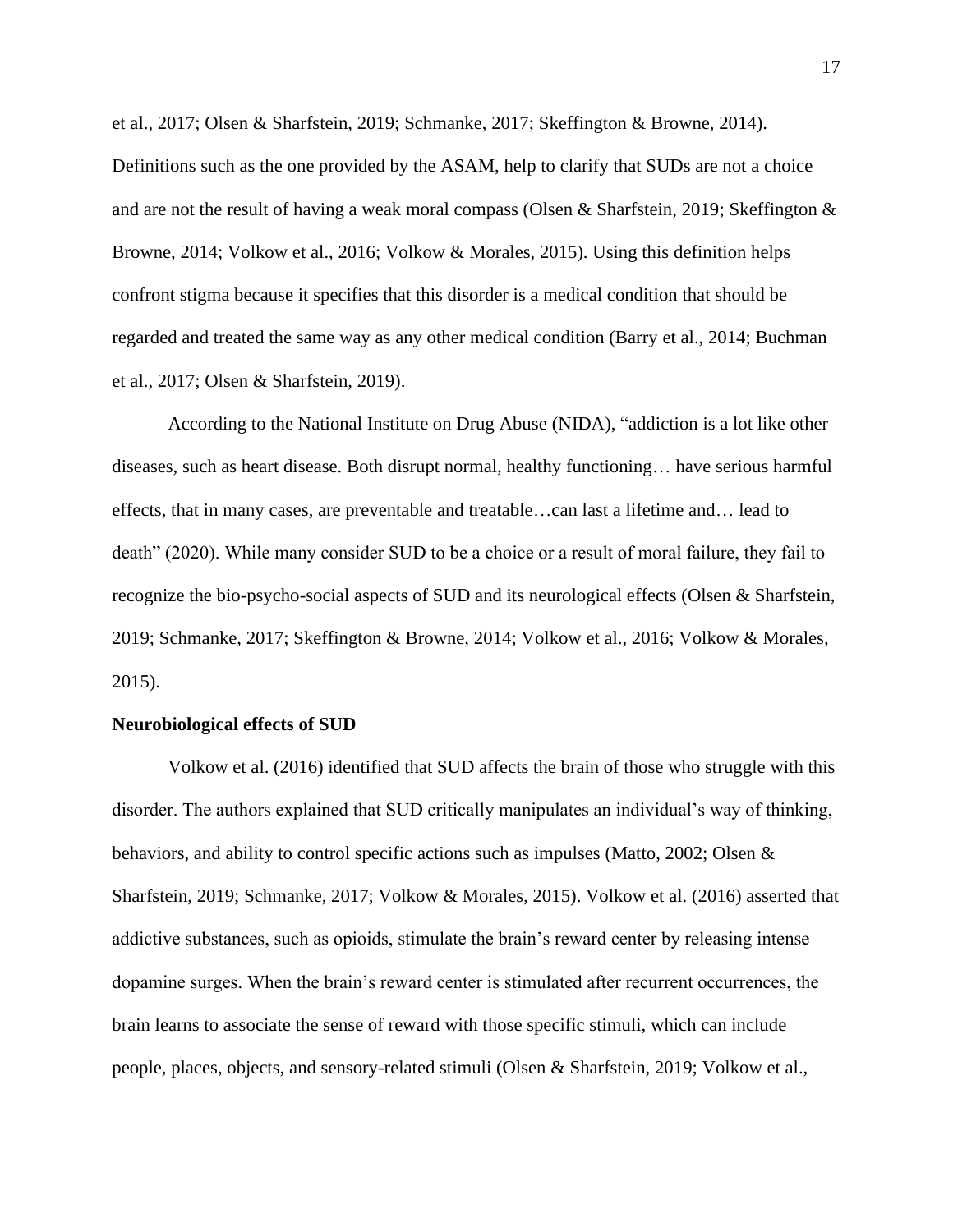2016). When these external stimuli have become associated with the sense of reward, dopamine begins to be released by experiencing the associated stimuli. The dopamine is being released as an anticipatory response to the stimuli instead of for the reward. These releases of dopamine in response to stimuli are what create triggers and subsequent cravings for individuals with SUD (Matto, 2002; Olsen & Sharfstein, 2019; Schmanke, 2017; Volkow et al., 2016).

These conditioned responses become profoundly embedded and can cause the individual to experience cravings even after the person has stopped using the substance long ago. According to Volkow & Morales (2015) repeated substance use "triggers neuroplastic changes in the glutamatergic inputs to the striatum and midbrain dopamine neurons, enhancing the brain's reactivity to drug cues, reducing the sensitivity to non-drug rewards, weakening self-regulation, and increasing the sensitivity to stressful stimuli and dysphoria" (p. 712). Therefore, as stated by Volkow & Morales (2015) "interventions designed to counteract dysphoria or strengthen executive control… may improve long-term success and recovery from addiction" (p. 720). Art therapy research has shown that AT counteracts dysphoria and can strengthen the executive control functioning in the brain that is affected by prolonged SUD, which makes it an ideal treatment option for supporting those in recovery from SUD (Schmanke, 2017).

#### **Treatment of SUD**

According to Olsen & Sharfstein (2019), there are several components involved in the effective treatment of SUD/OUD. These components include medication, mental health counseling, and social support. Research indicates that a multimodal approach to SUD treatment, which includes therapy, is the most effective treatment method (Matto, 2002; Olsen  $\&$ Sharfstein, 2019; Schmanke, 2017; Volkow et al, 2016; Volkow & Morales, 2015). Medication is often involved when treating individuals with OUD. Olsen & Sharfstein (2019) have identified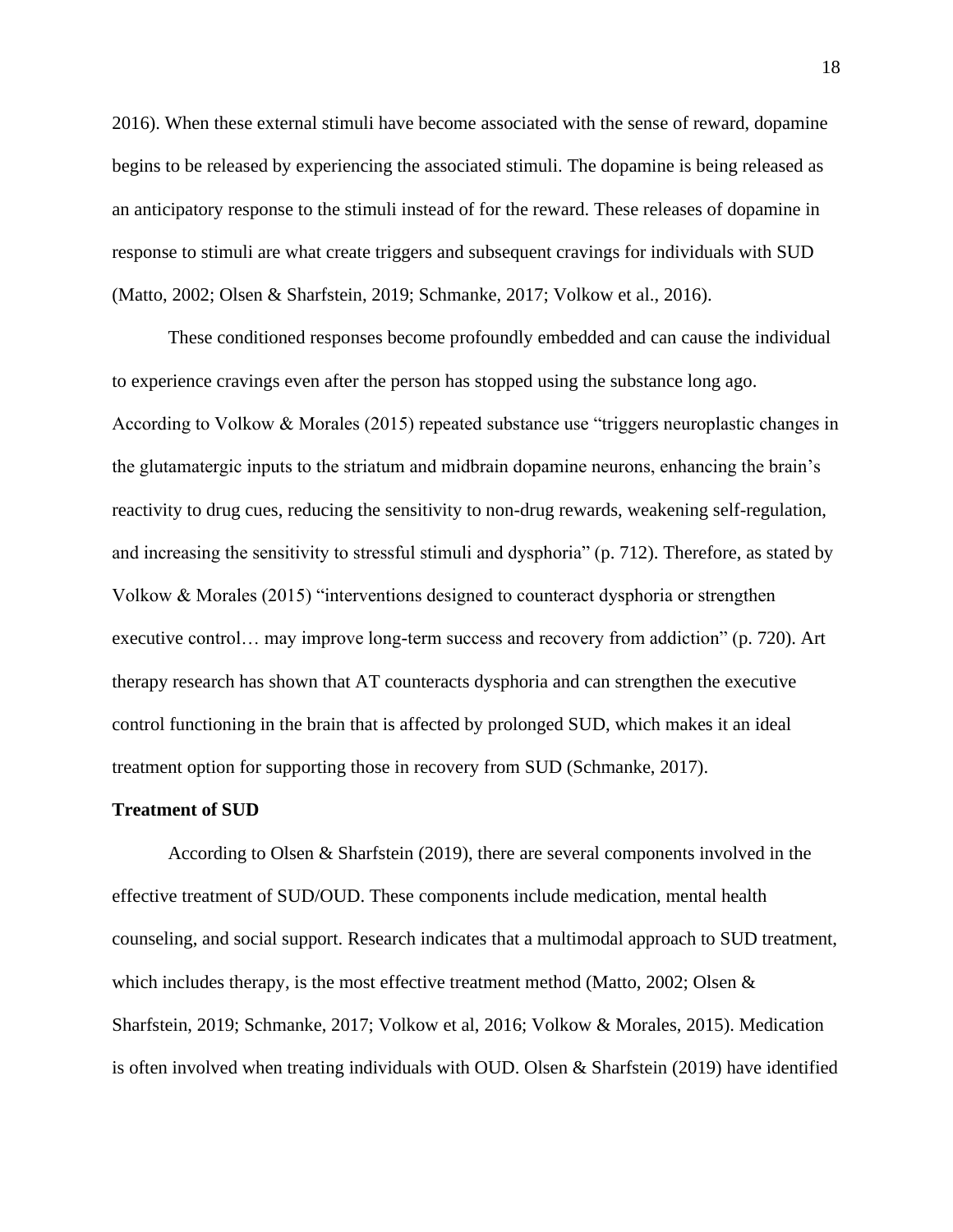that the United States Food and Drug Administration (FDA) has approved the following medications for OUD treatment: buprenorphine, methadone, and naltrexone. These medications have been tested and shown to effectively help reduce illicit opioid use by satiating the parts of the brain that cue cravings for substances while also inhibiting the sensation of pleasure and reward related to the substance use (Olsen & Sharfstein, 2019). Over time, these medications help to reduce cravings. By gradually diminishing cravings, these medications also help to reduce the actions or behaviors that an individual would engage in to obtain the substances (Olsen & Sharfstein, 2019; Volkow et al., 2016).

Along with medication, psychotherapy is a vital part of SUD treatment (Olsen  $\&$ Sharfstein, 2019). A major objective of SUD counseling is supporting people to learn how to identify their triggers and how to effectively react to them (Olsen & Sharfstein, 2019; Schmanke, 2017). Counseling can reveal underlying psychological features and needed supportive social services, which may be contributing to the SUD. With this knowledge, counselors can provide better support and resources to those they serve, as they can help them learn how to manage their SUD as well as any other contributing bio-psycho-social factors (Matto, 2002; Olsen & Sharfstein, 2019; Schmanke, 2017; Skeffington & Browne, 2014). It is also important to screen clients with SUD/OUD for other underlying conditions, as they may be using substances to selfmedicate. A few of the other conditions that are often diagnosed in individuals suffering from SUD include depression, bipolar disorder, and post-traumatic stress disorder (PTSD) (Olsen & Sharfstein, 2019). According to Olsen & Sharfstein (2019), "all people with addiction need social support, including healthy friendships and access to nutritious food, safe housing, and, for many people, employment" (p. 18). Without access to these important social supports, those with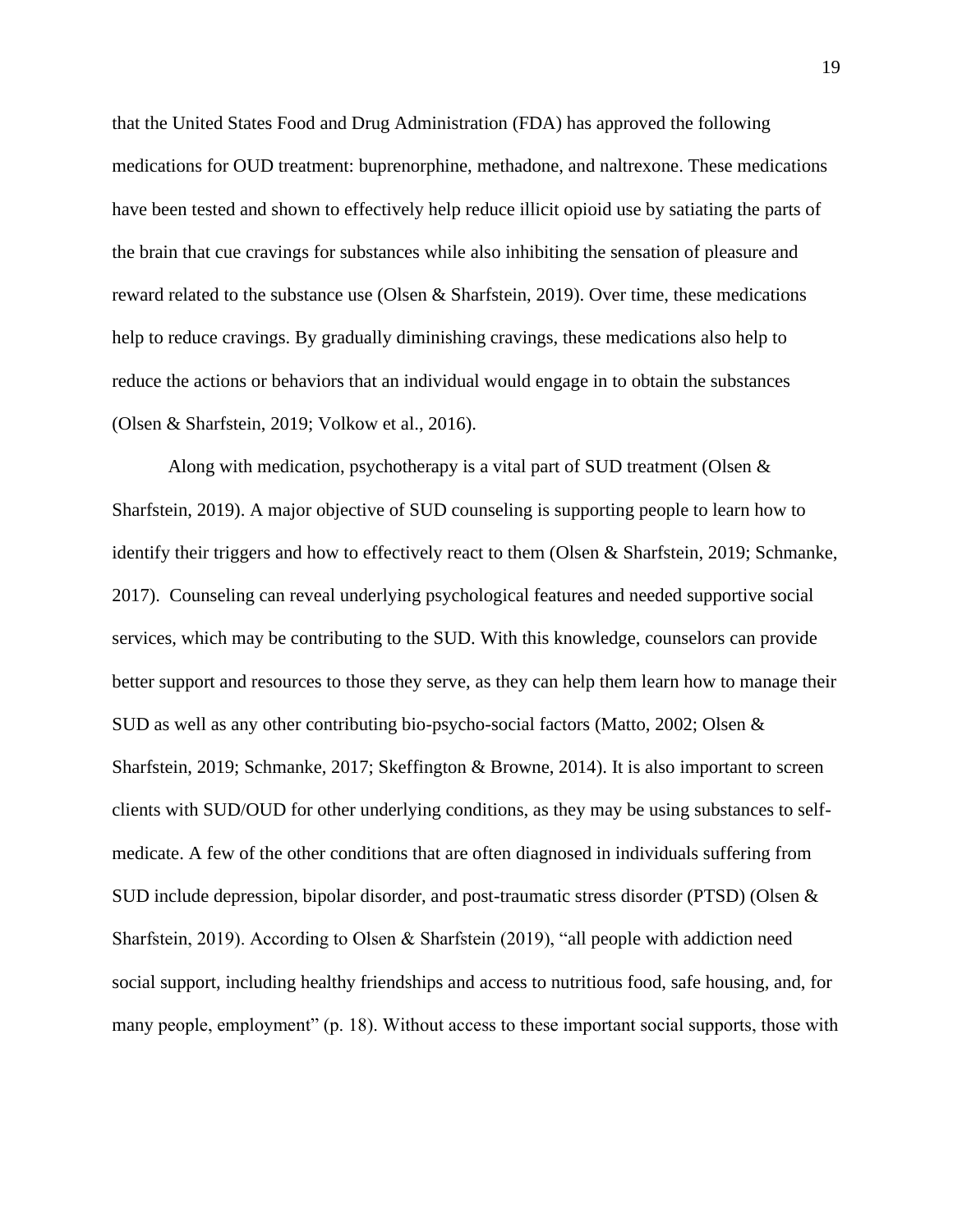SUD would likely find maintaining their recovery incredibly difficult, if not impossible (Barry et al., 2014; Buchman et al., 2017; Olsen & Sharfstein, 2019).

#### **Art Therapy**

Art therapy (AT) is a form of psychotherapy that utilizes the creative process of artmaking to facilitate therapeutic growth, healing, and transformation. As a therapeutic modality, AT goes beyond traditional talk therapy by incorporating the cognitive and physical processes involved in creating artwork to expand on what can be expressed through verbal communication alone (Feen-Calligan et al., 2008; Malchiodi, 2011; Schmanke, 2017). AT is a practice that exercises the creative process as a means of expressing emotions and thoughts in a manner that facilitates reparation, insight, motivation, and recovery (Feen-Calligan et al., 2008; Hanes, 2017; Malchiodi, 2011; Schmanke, 2017). AT is a creative therapeutic modality that is shown to be beneficial for people of all ages. Using the therapeutic creative process, clients can gain insight, create meaning in their lives, express and find relief from difficult and traumatic experiences, express and clarify overpowering and unconscious emotions, enhance overall sense of wellbeing, and improve ones' everyday life (Malchiodi, 2011).

#### *Art Therapy in the Treatment of SUD*

The first mention of art therapy being used as a treatment modality for individuals with SUD was in an article featured in the psychiatric journal *Psychiatry* in the early 1950s (Feen-Calligan, 2007; Hanes, 2017; Schmanke, 2017). The 1953 article was authored by art therapy pioneer Elinor Ulman. In the article, Ulman elaborated on her time working at the Alcoholic Rehabilitation Program of the District of Columbia (Schmanke, 2017). The first article which described the use of art therapy with the SUD population was written nearly 70 years ago; since then, several studies and literature that explores art therapy as a treatment modality with this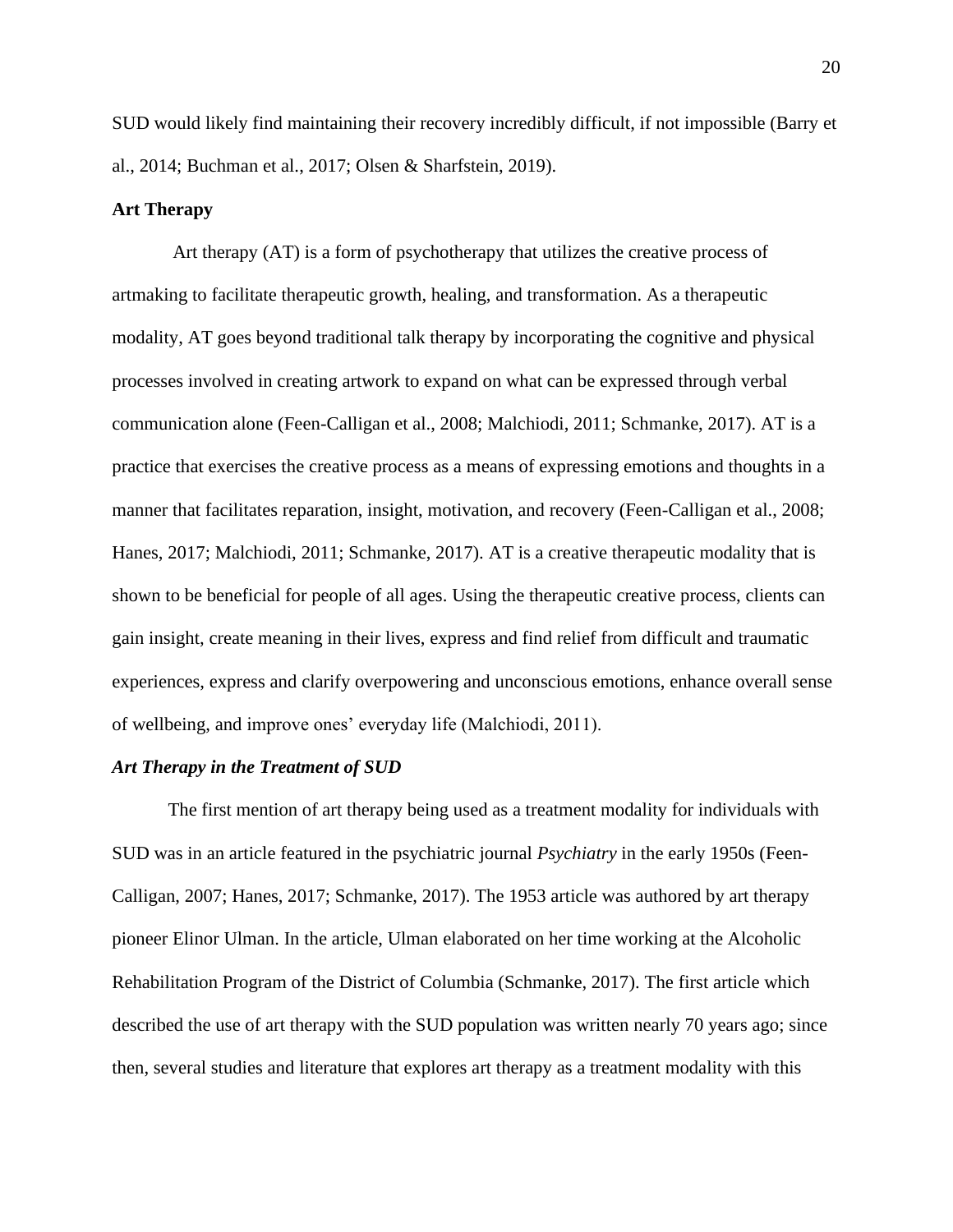population has been published (Feen-Calligan, 2007; Laurer & Van der Vennet, 2015; Megranahan & Lynskey, 2018; Schmanke, 2017). Of these studies that have been done, art therapy has been shown to be highly useful in treating those with SUD (Adedoyin et al., 2014; Feen-Calligan et al., 2008; Horay, 2006; Schmanke, 2017).

The literature will focus on three of the benefits that art therapy provides for those in recovery. The first of these benefits is the use of art therapy as a form of nonverbal, expressive, and symbolic communication (Hanes, 2017; Holt & Kaiser, 2009; Schmanke, 2017). Hanes's (2017) conducted a qualitative study with women in a residential substance use treatment facility which discovered that the client's road drawing artwork served as a metaphor for their potential and motivation for change. Another study conducted by Holt & Kaiser (2009) explored the use of an art therapy protocol involving five directives with clients in the early stages of SUD treatment. This research found that the creative process helped clients to express conscious and uncover unconscious feelings, thoughts, and experiences. Revealing these feelings, thoughts, and experiences allowed for the examination of both known and previously unknown information yielding for implicit knowledge to convert into explicit knowledge. The authors further identified that self-expression provided clients with a subsequent sense of emotional relief.

The second benefit art therapy can offer those in recovery is a valuable method to identify, explore, and process difficult emotions, thoughts, and experiences through the creative process (Feen-Calligan et al., 2008; Hanes, 2017; Schmanke, 2017; Skeffington & Browne, 2014). A qualitative study conducted by Feen-Calligan et al. (2008) investigated the effects of using famous art reproductions in group therapy with minority women in residential inpatient SUD treatment facilities. This study established that clients were able to find links between their thoughts, feelings, and behaviors, plus recognize the effect that these attitudes and perceptions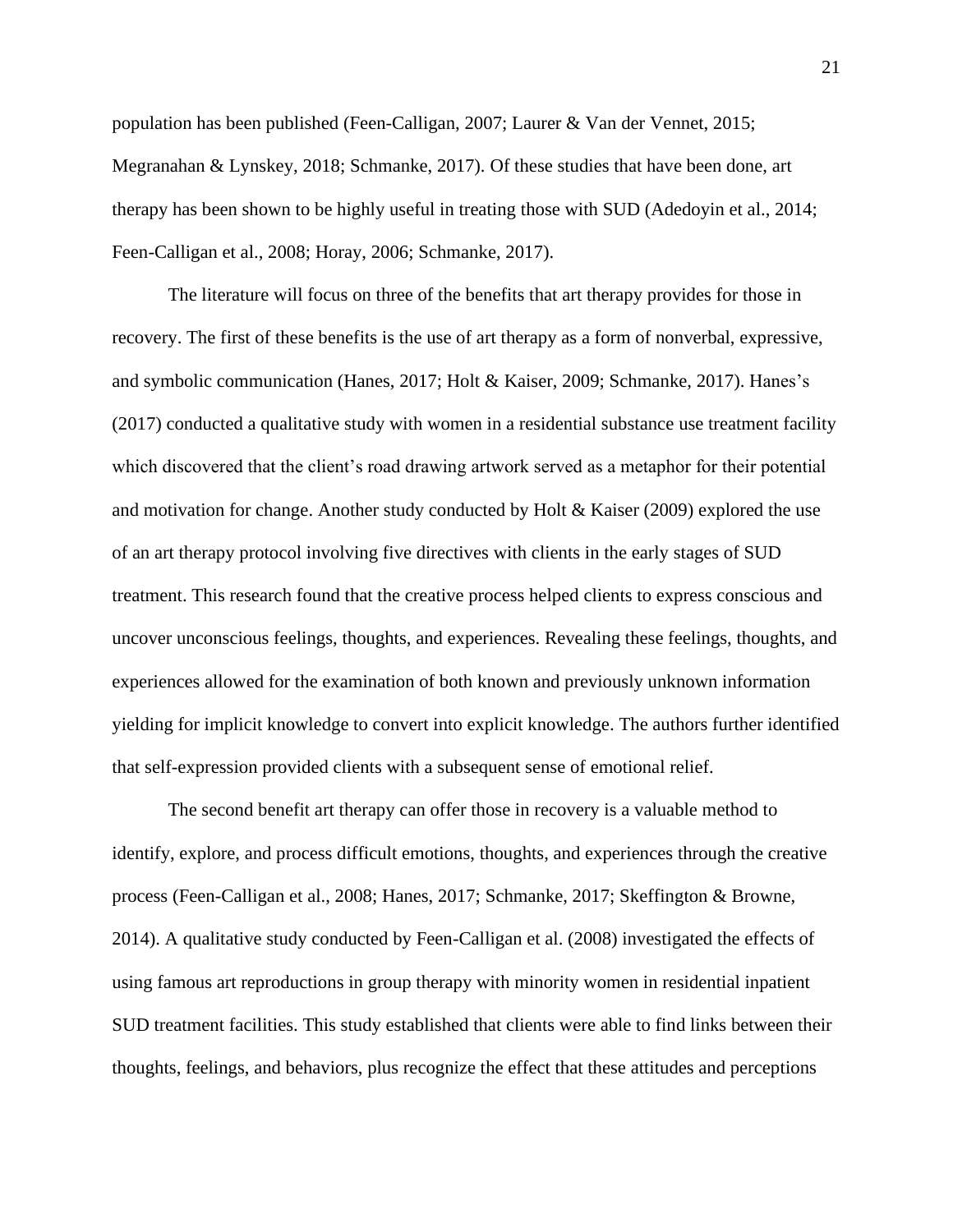had on their recovery process. The researchers discovered that clients were able to interpret and relate to the mood conveyed from the artwork. By relating to the art on an emotional level, the artwork provided a platform that allowed the clients to feel safe disclosing about difficult experiences, including traumatic experiences, that they associated with the feeling expressed in the artwork. A case study with a female client in an Australian substance use treatment facility conducted by Skeffington & Browne (2014) found that artwork produced in group art therapy sessions provided a meaningful opportunity for the client to safely face and explore their past traumatic experiences in a way that was not overwhelming. Additionally, this case study found that addressing these experiences in this way also helped to facilitate therapeutic transformation for the client that awakened their internal motivation to change their maladaptive lifestyle.

The third benefit art therapy provides for those in recovery is a process that allows for enhanced self-awareness, an opportunity to gain insight, explore possible options, identify needs, and acknowledge the need to change (Feen-Calligan et al., 2008; Hanes, 2017; Schmanke, 2017; Skeffington & Browne, 2014). A review conducted by Adedoyin et al., (2014) explored whether expressive therapy interventions improved the efficacy of conventional outpatient substance use treatment approaches. Through their research, the authors found evidence that "art therapy can facilitate new insights, expression of emotions and conflicts, and formulating new perspectives that encourage positive growth and healing" (p. 542). The authors elaborated that art therapy is a holistic process that utilizes all the senses and provides clients an opportunity to separate themselves from their troubles, via the creative process. This in turn offers a meaningful way for the clients to gain an objective perception of the issue. With this newfound perception, clients along with their therapist, can uncover useful solutions for the troubles they are facing (Feen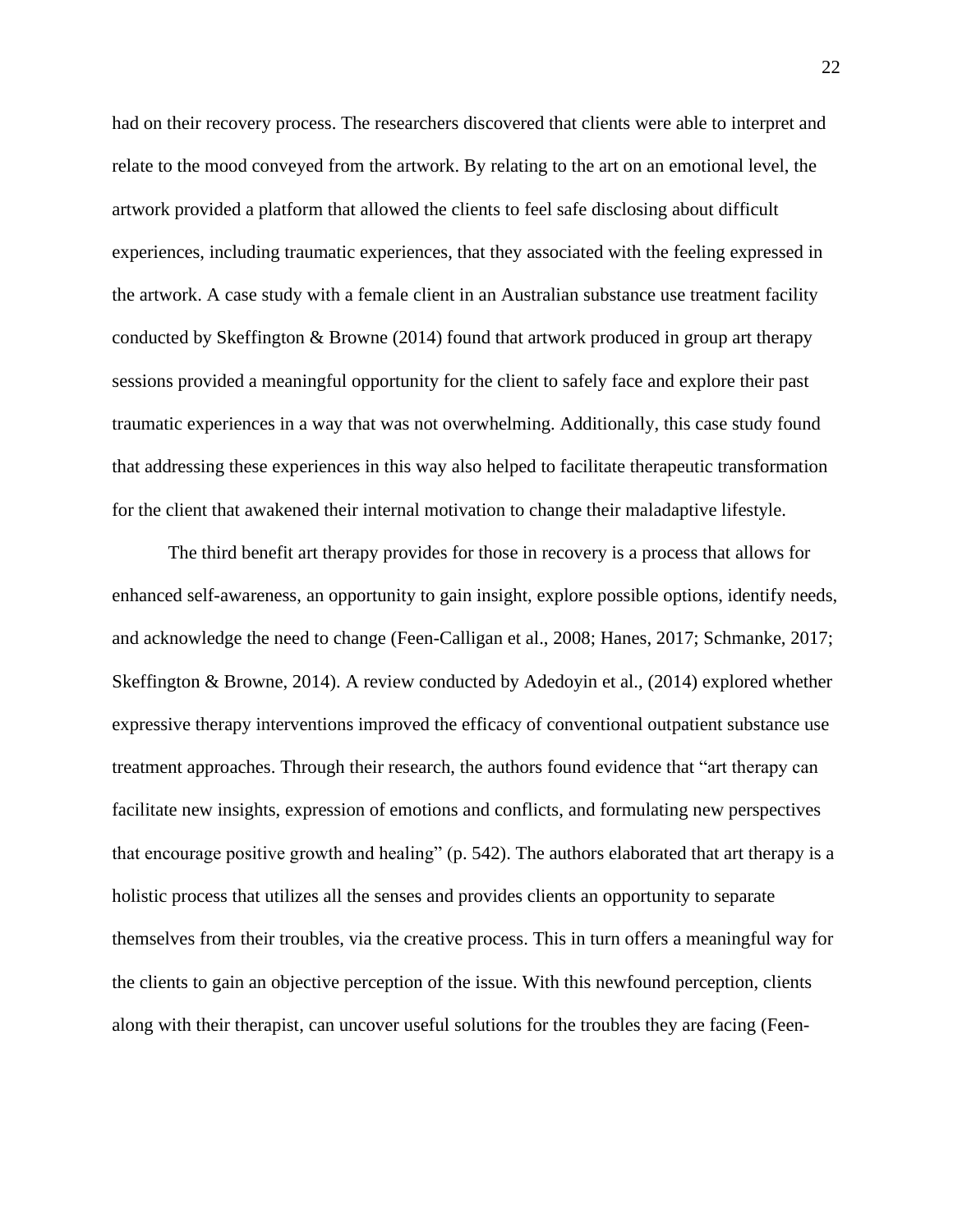Calligan et al., 2008; Hanes, 2017; Kapitan et al., 2011; Matto, 2002; Schmanke, 2017; Skeffington & Browne, 2014).

#### *Community Art Therapy*

Art therapy is a practice that is not strictly limited to private or clinical treatment settings. Other sites where AT is used include community-based settings (Kapitan et al., 2011; Potash  $\&$ Vance, 2022; Slayton, 2012; Talwar, 2015). Community-based AT uses healing or transformative arts interventions focused on organizational and community needs versus interventions designed to meet individual clients or group needs within clinical or private practice settings (Kapitan et al., 2011; Slayton, 2012). It is typical for community-based AT to form cooperative affiliations with organizations based in the community that identifies social advocacy as a primary objective (Kapitan et al., 2011; Nolan, 2019; Slayton, 2012).

Research has shown that community-based art therapy can provide many advantages (Golub, 2005; Nolan, 2019; Potash & Vance, 2022; Slayton, 2012). For the purposes of this literature review, two of the advantages that meet the needs of those with SUD will be investigated. The first advantage that will be explored is how community-based art therapy helps to bring people together to build a community of healing and work towards a common goal (Nolan, 2019; Potash & Vance, 2022; Slayton, 2012). The second advantage is how communitybased art therapy can empower a community to work together to create social change (Golub, 2005; Nolan, 2019; Potash & Vance, 2022; Slayton, 2012).

The first advantage of bringing a community together to heal and work towards a common goal is demonstrated in a qualitative study conducted by DelliCarpini (2020). The author facilitated a community-based mural making project in New York City with youths involved in the city's justice system. The study's objective was to boost social connection and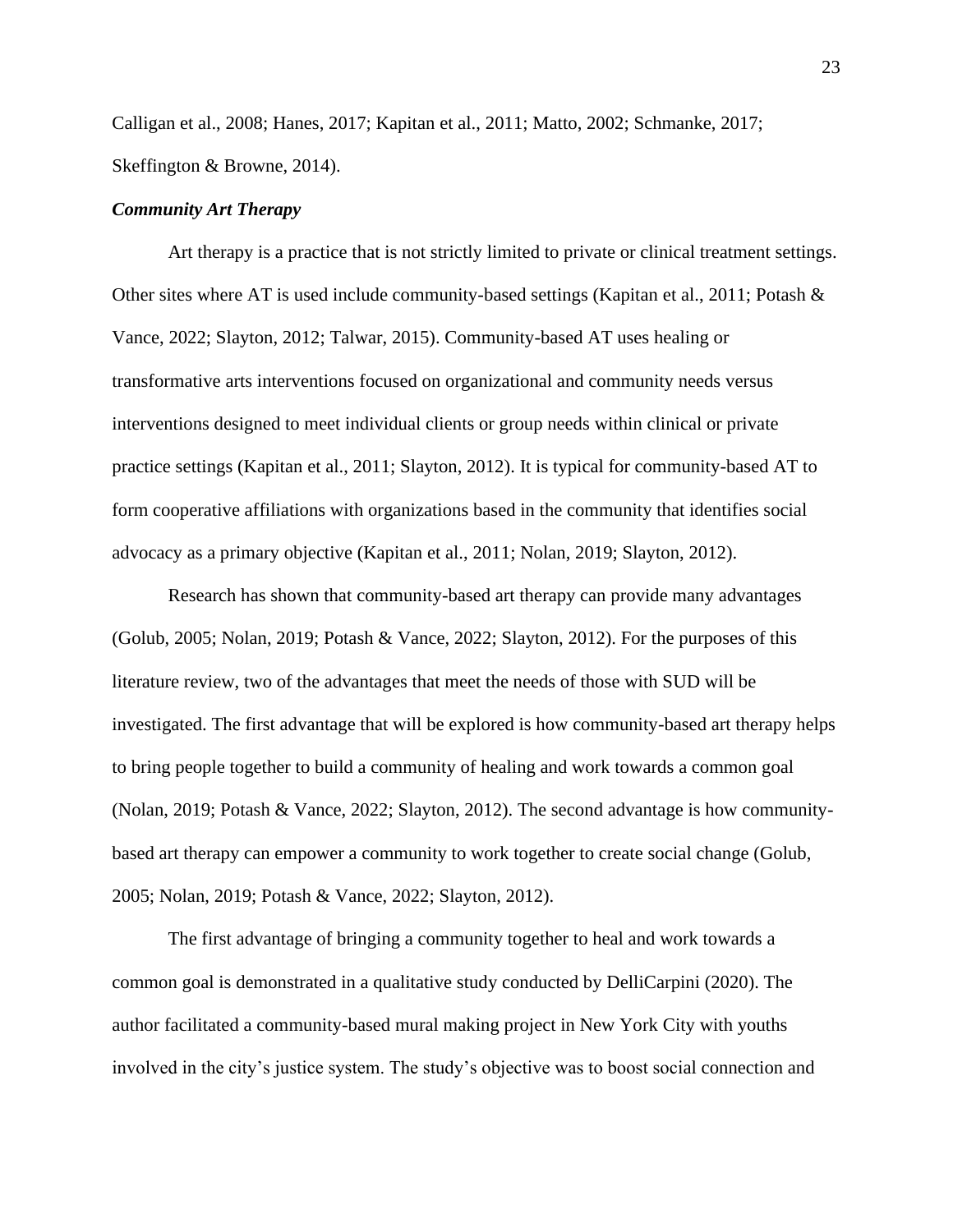facilitate "social power shifts within a collective community" (p. 185). The study revealed that the participants were able to enhance their communal connections, and through the mural project found a creative and meaningful way to critique the misrepresentation that is imposed on them by a dominant society that actively rejects their sense of agency.

The second benefit is how community-based art therapy can be used to empower a community and create social change. This advantage is demonstrated in a qualitative thematic analysis conducted by Potash & Vance (2022). This analysis investigated protest artwork displayed during a Black Lives Matter protest at the White House in response to the murder of George Floyd by police (Egan et al., 2020). Potash & Vance's analysis results found that the artwork signage and the protest itself "offered a collective vision for social change and building cross-racial solidarity" (p. 126). The authors found that the artwork served to identify and communicate systemic problems, upheld and celebrated Black cultural identity, communicated the dignity of the Black community in their resistance against oppression, and the artwork served to memorialize those who had been killed. Kapitan et al. (2011) supports this evidence by indicating that "a traumatized community may turn to the arts to helps its members move from personal tragedy towards shared experiences that restore collective identity" (p. 65). Potash  $\&$ Vance (2022) additionally discovered that the protestors' artwork contained both explicit messages asserting the need for social change as well as serving as a container for holding and sharing the complex emotions held by the protestors and a significant portion of the US population (Potash & Vance, 2022).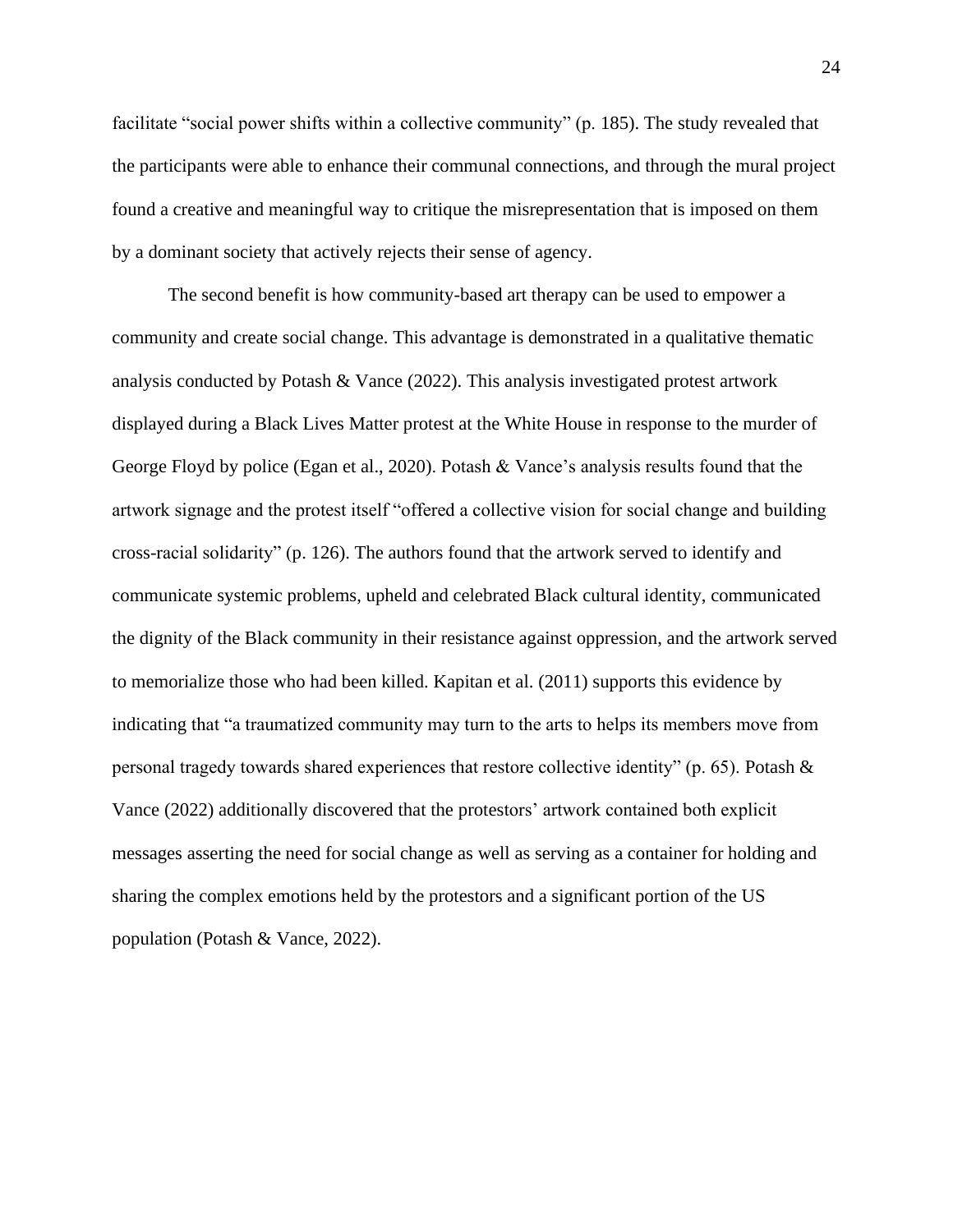#### **Discussion**

Art therapy in specific clinical settings devoted to SUD treatment within the US has been practiced since at least the 1950s. Despite the significant history of the use of art therapy in clinical SUD treatment, there is no literature is available that investigates the use of art therapy in community-based treatment settings as a form of ongoing treatment option for those with SUD. The lack of research that explores the use of art therapy outside of clinical settings for those with SUD illustrates a major gap in the present art therapy literature. This gap is particularly relevant as it demonstrates the lack of available ongoing community-based treatment options (Olsen & Sharfstein, 2019) that utilize the healing power of the arts for those individuals and communities that have and continue to be affected by the current opioid epidemic.

Community-based AT for those with SUD can provide vital community and social support for those in recovery (Kapitan et al., 2011; Potash & Vance, 2022; Talwar, 2015). After completing a clinical treatment program, those in recovery are often sent home. For many of those in recovery, their home communities are the same communities where they were active in their substance use before treatment. By returning to the same environments, those in recovery are essentially being forced to face unavoidable triggers that induce powerful cravings alone while they are still very vulnerable in the early stages of their recovery process (Olsen  $\&$ Sharfstein, 2019; Schmanke, 2017). This places those in recovery in situations that could endanger their recovery as well as their lives. When those in recovery come across the same places and people that they historically associate with their substance use, they may be triggered and once again experience cravings(Matto, 2002; Olsen & Sharfstein, 2019; Volkow et al., 2016). Although they may have abstained from substance use throughout their time in clinical treatment and possibly beyond, cravings pose a threat to anyone in recovery, regardless of how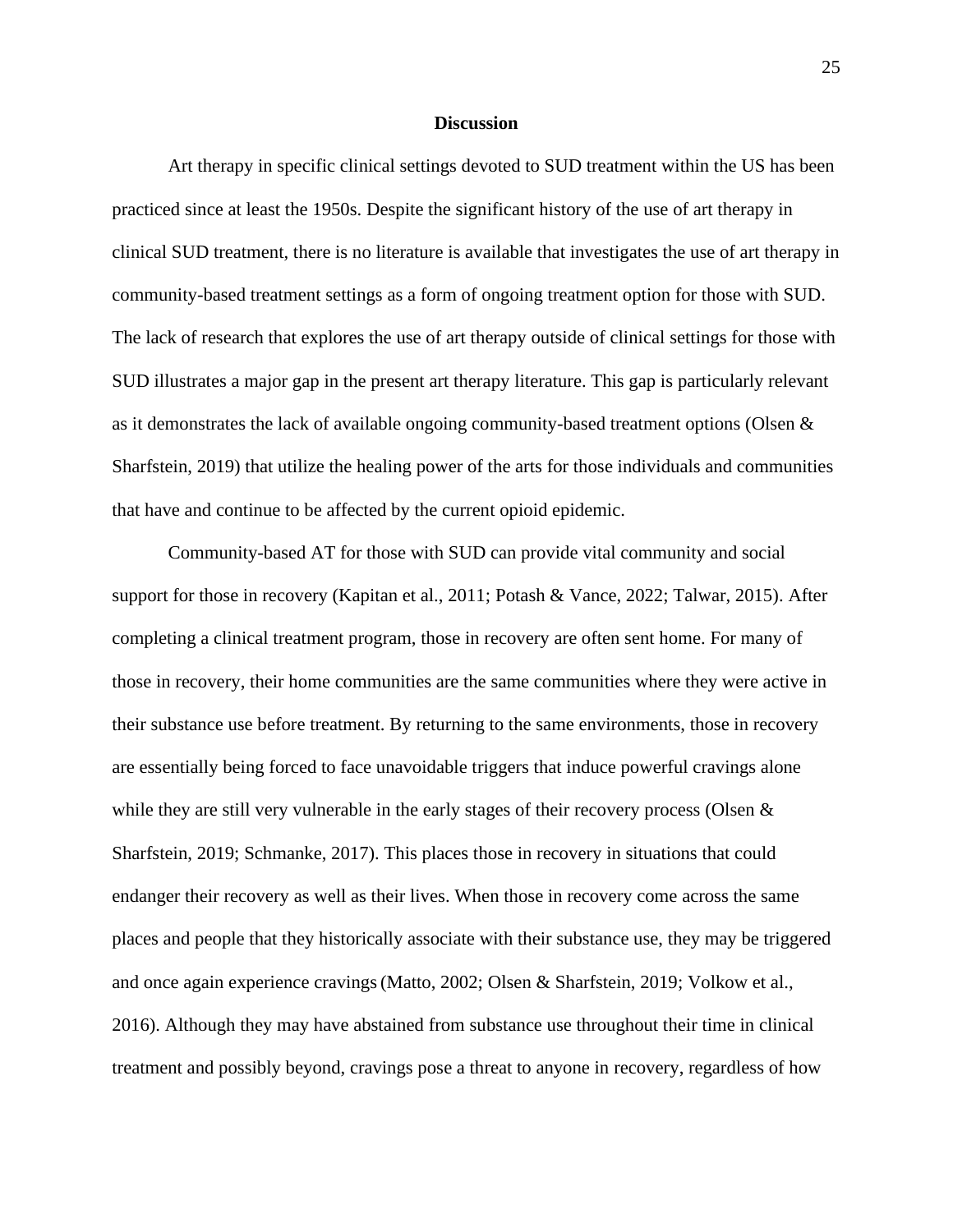long it's been since they last used. This is especially true when there is a lack of available resources where they can access the type of support that they need (Olsen & Sharfstein, 2019).

While the strategies and skills that they developed while in treatment may help to some degree, with repeated exposure to triggers, the likelihood that they may relapse increases (Matto, 2002; Olsen & Sharfstein, 2019; Schmanke, 2017; Skeffington & Browne, 2014; Volkow et al., 2016; Volkow & Morales, 2015). Financial instability is an issue that often affects those with SUD/OUD (Olsen & Sharfstein, 2019; Schmanke, 2017; Skeffington & Browne, 2014). Because of this, most people in recovery don't have the ability to just move to a new community and start a whole new life. Since most people do not have this type of privilege, those in recovery may feel stuck in an environment where they are faced with unavoidable people, places, and things that trigger cravings which further compounds the difficult recovery journey (Matto, 2002; Olsen & Sharfstein, 2019; Schmanke, 2017; Skeffington & Browne, 2014; Volkow et al., 2016; Volkow & Morales, 2015). This is especially relevant for those who live in communities that have been extensively affected by the current opioid epidemic (Olsen & Sharfstein, 2019).

Without access to appropriate community-based AT programs that provide the support that those in recovery need in their day to day lives, the likelihood of relapse, overdose, and death is significantly increased (Casey & Webb, 2019; Kapitan et al., 2011; Matto, 2002; Olsen & Sharfstein, 2019; Volkow et al., 2016). While specific resources such as Alcoholics Anonymous (AA) and Narcotics Anonymous (NA) meetings are generally available, they may not necessarily be appropriate or provide the support needed for everyone in recovery. Not everyone in recovery finds that AA or NA meetings are helpful to their circumstance, and there is no one-size-fits-all treatment for SUD (Dickson, 2007; Hanes, 2017; Olsen & Sharfstein, 2019; Schmanke, 2017). The literature maintains that multimodal approaches to SUD treatment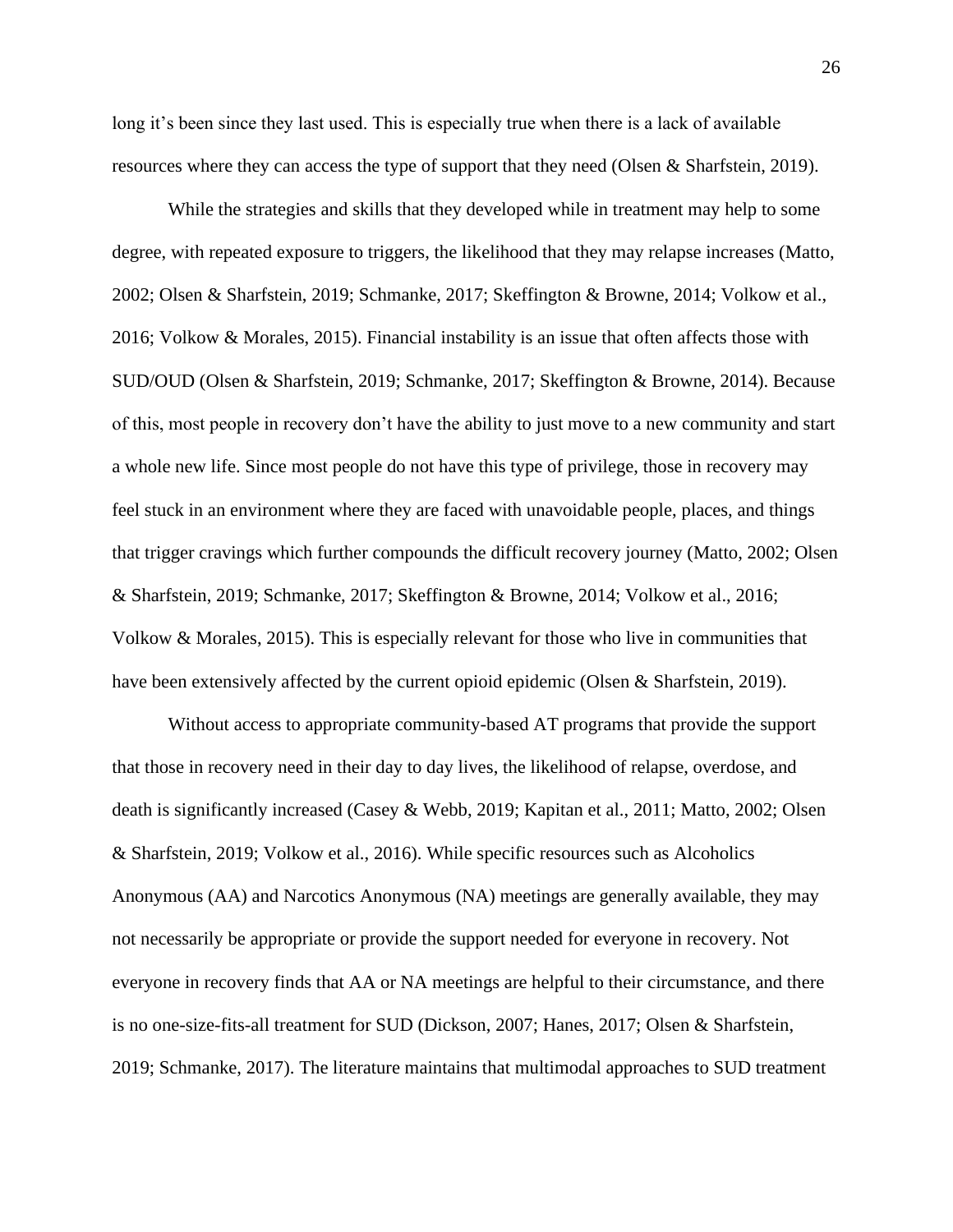are the most effective (Olsen & Sharfstein, 2019; Schmanke, 2017; Skeffington & Browne, 2014; Volkow et al., 2016; Volkow & Morales, 2015). Therefore, providing alternative resources such as community-based AT programs for those in SUD recovery could provide invaluable support to not only individuals in recovery but also to the wider communities affected by the opioid epidemic (Casey & Webb, 2019; Kapitan et al., 2011; Klorer, 2014; Olsen & Sharfstein, 2019).

The current opioid epidemic has had a devastating effect on individuals, families, and communities across the US. While some clinical treatment options are available for individuals with SUD/OUD that utilize AT within their programs, supportive community-based treatment options that use art therapy outside of clinical SUD treatment settings, are scarce to non-existent. Literature discussing the use of AT with those with SUD in clinical settings has shown that it can be a highly beneficial form of treatment for this population (Feen- Calligan, 2007; Feen- Caligan et al., 2008; Hanes, 2017; Holt & Kaiser, 2009; Skeffington & Browne, 2014). Due to the advantages that art therapy can provide for this population within clinical settings, it can be assumed that art therapy would also be beneficial as a form of ongoing treatment. This treatment option would be particularly valuable to those who have completed inpatient clinical treatment programs and those who do not have access to clinical treatment options. Furthermore, community-based therapeutic interventions could provide a more extensive scale resource to whole communities affected by the opioid epidemic (Olsen & Sharfstein, 2019). Based on the research that identifies the many benefits that art therapy provides those within treatment for SUD, it is surmisable that community-based art therapy interventions would be especially valuable for communities confronting the devastating effects of the opioid epidemic.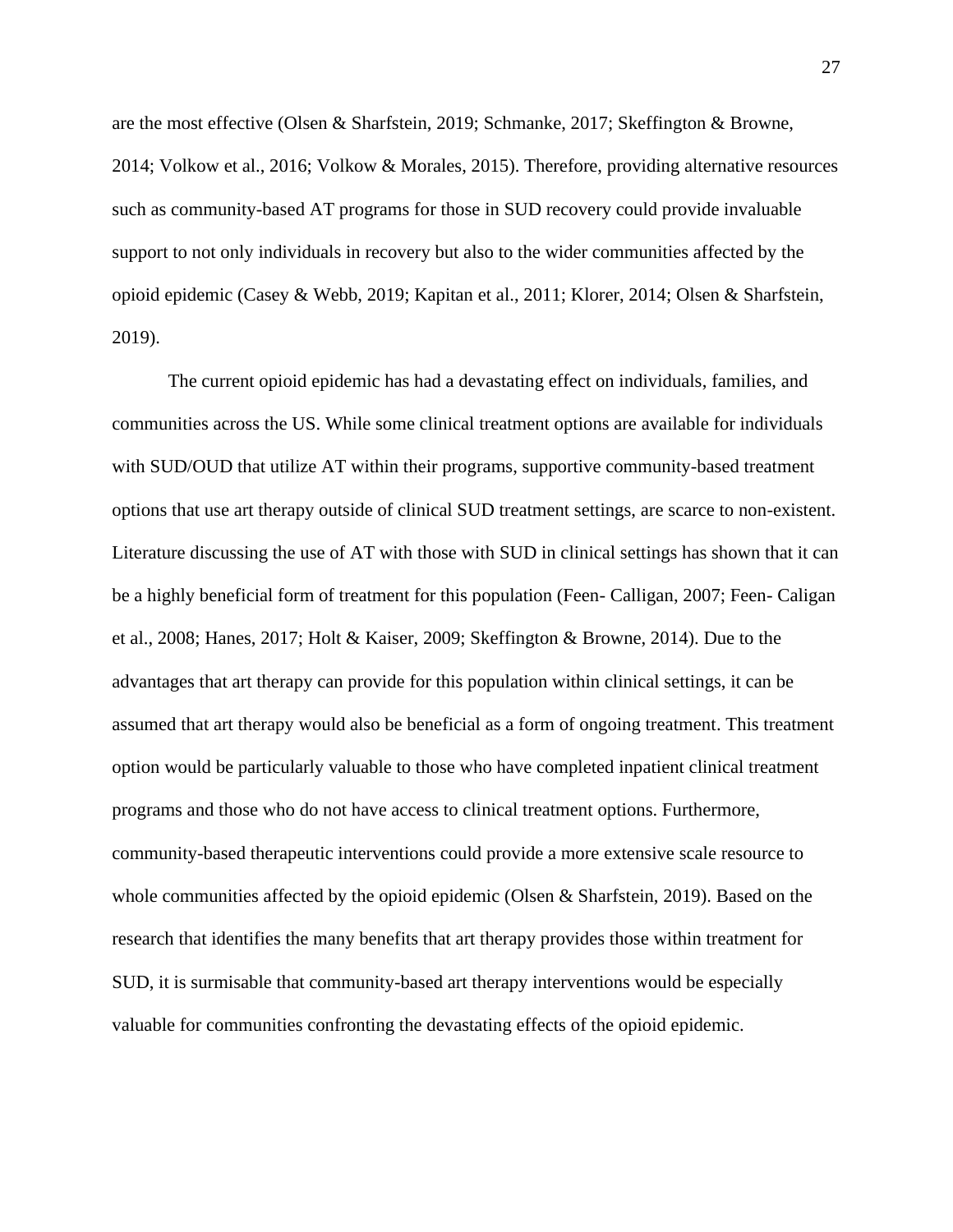Due to the current COVID-19 pandemic, I could not pursue the community engagement project that I had initially planned to do. However, it is my goal that my research will illuminate this gap within the art therapy literature and illustrate the need for further investigation. I also hope that my research may provide a stepping-off point for future studies in examining the possible benefits of using community-based art therapy with both individuals and communities struggling with or affected by SUD/OUD. The ongoing opioid epidemic has increased the need for diverse treatment options, as well as treatment providers available to those within communities who are affected by OUD (Olsen & Sharfstein, 2019; Volkow et al., 2016). Community-based art therapy has the potential to provide a valuable resource for both the individuals and communities affected by this epidemic. This type of resource could prove useful to those who have found that they cannot access traditional clinical treatment resources or the available services within their community are lacking the type of support they need (Olsen  $\&$ Sharfstein, 2019). Community-based art therapy can provide an accessible, supportive, and healing form of treatment to those in need, especially those who are struggling to maintain their recovery after completing their clinical treatment program (Hanes, 2017; Kapitan et al., 2011; Schmanke, 2019; Skeffington & Browne, 2014).

Limitations for this review include the small number of participants involved in the studies. Because of this the results for any of the research cannot be generalized. Not all the research used concluded that AT would be the most beneficial treatment modality to use with the SUD population. Research conducted by Megranahan et al. (2018) identified music therapy to be the most beneficial modality to use with this population. The literature used was all English language articles which limits the scope of this review. Much of the research was conducted in clinical inpatient SUD treatment settings in the US which is not accessible for many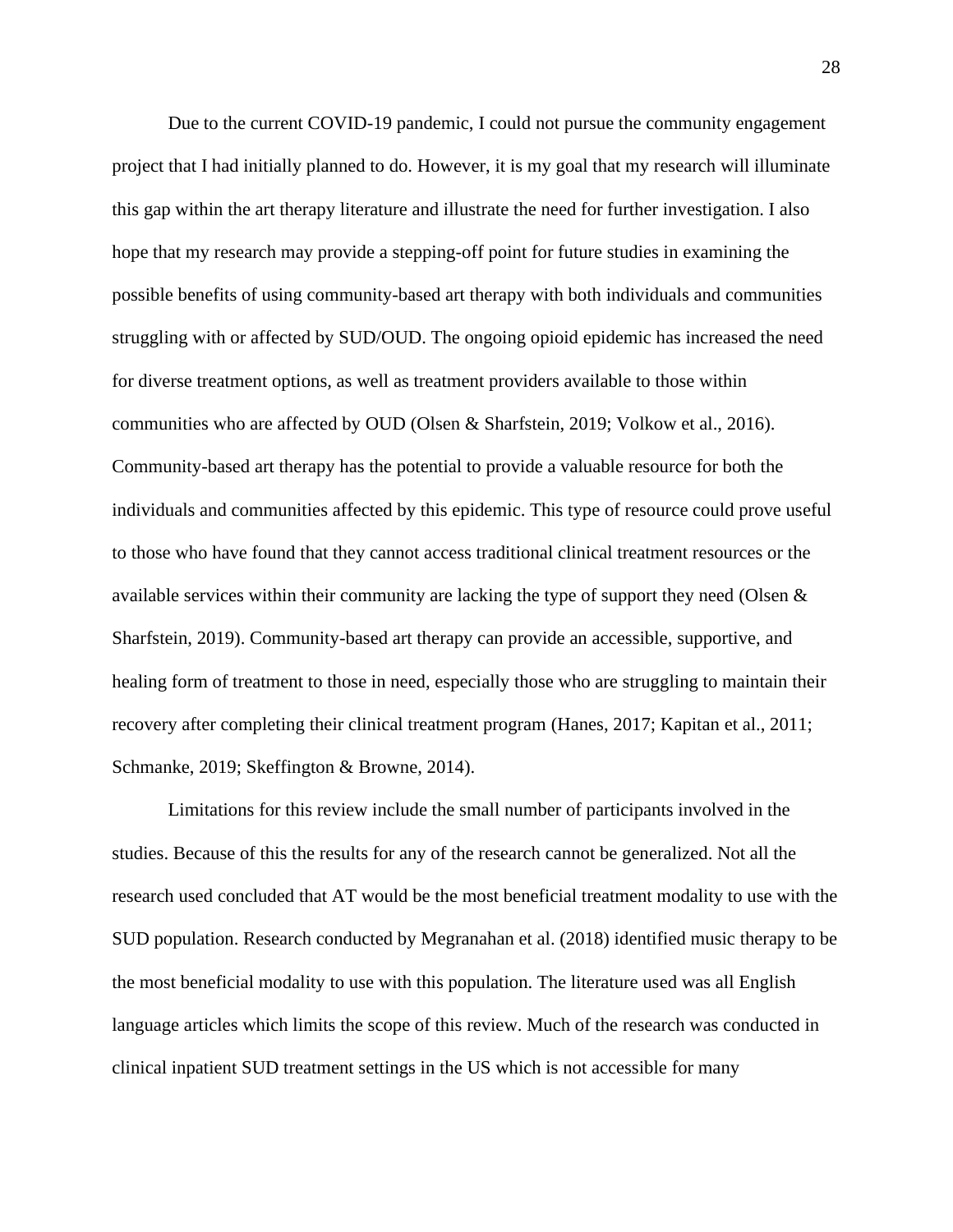marginalized communities. Lastly, I recognize that my worldview has been shaped by my heritage, culture, privilege, environment, relationships, and education which influences the perspective and possible bias of this review. Unfortunately, there is no literature available that discusses the use of community-based AT with those in recovery from SUD, or as a response to the effects of the opioid epidemic. As mentioned earlier, the need for community-based supports and resources plays an important role in helping those with SUD/OUD to maintain their recovery (Olsen & Sharfstein, 2019; Schmanke, 2017; Volkow et al., 2016). Having treatment resources that utilize AT in community-based settings would fill a much-needed gap in the available treatment options to individuals in recovery and provide a valuable resource for the wider community effected by the opioid epidemic.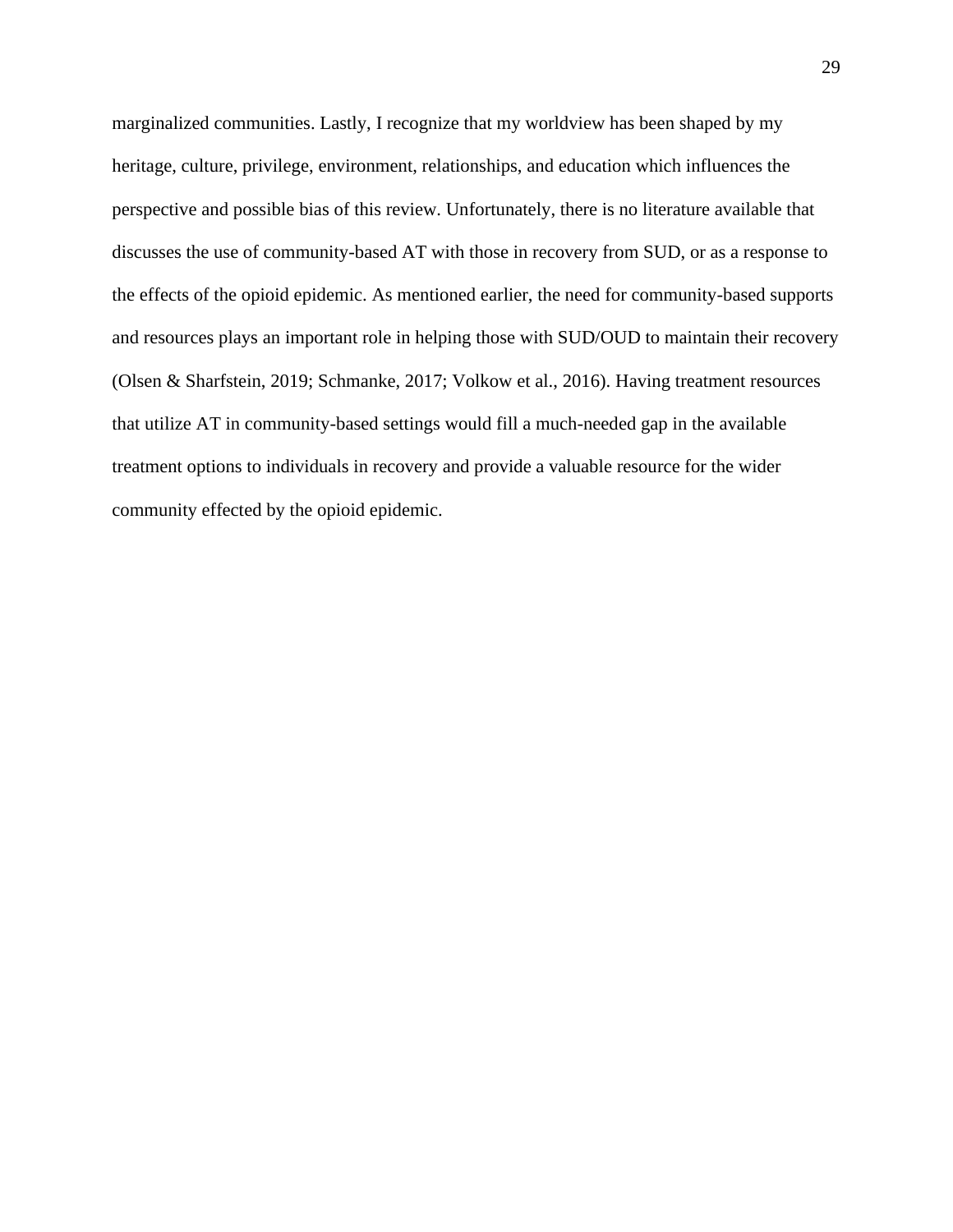#### **Reference**

- Adedoyin, C., Burns, N., Jackson, H. M., Franklin, S. (2014). Revisiting holistic interventions in substance abuse treatment. *Journal of Human Behavior in the Social Environment, 24*, pp. 538- 546. Retrieved from <https://doi.org/10.1080/10911359.2014.914718>
- American Society of Addiction Medicine. (2019). *Definition of Addiction.* Retrieved fro[m](https://www.asam.org/quality-practice/definition-of-addiction) <https://www.asam.org/quality-practice/definition-of-addiction>
- Barry, C. L., McGinty, E.E., Pescosolido, B. A., Goldman, H. H. (2014). Stigma, discrimination, treatment effectiveness, and policy: public views about drug addiction and mental illness. *Psychiatric Services, 65*(10), pp. 1269-1272. Retrieved fro[m](https://doi.org/10.1176/appi.ps.201400140) <https://doi.org/10.1176/appi.ps.201400140>

Berman, K. S. (2017). Introduction: Mapping the Journey. In *Finding Voice: A Visual Arts Approach to Engaging Social Change* (pp. 1-8). Ann Arbor: University of Michigan Press. Retrieved fro[m](https://www-jstor-org.ezproxyles.flo.org/stable/j.ctvdtphz0.4?refreqid=excelsior%3A3a34448178116faeb9649e8379a033c8&seq=1#metadata_info_tab_contents) [https://www-jstor-](https://www-jstor-org.ezproxyles.flo.org/stable/j.ctvdtphz0.4?refreqid=excelsior%3A3a34448178116faeb9649e8379a033c8&seq=1#metadata_info_tab_contents)

[org.ezproxyles.flo.org/stable/j.ctvdtphz0.4?refreqid=excelsior%3A3a34448178116faeb9649e837](https://www-jstor-org.ezproxyles.flo.org/stable/j.ctvdtphz0.4?refreqid=excelsior%3A3a34448178116faeb9649e8379a033c8&seq=1#metadata_info_tab_contents) [9a033c8&seq=1#metadata\\_info\\_tab\\_contents](https://www-jstor-org.ezproxyles.flo.org/stable/j.ctvdtphz0.4?refreqid=excelsior%3A3a34448178116faeb9649e8379a033c8&seq=1#metadata_info_tab_contents)

- Bernard, S. A., Chelminski, P. R., Ives, T. J., Ranapurwala, S. (2018). Management of pain in the united states- A brief history and implications for the opioid epidemic. *Health Services Insight, 11*(pp.1- 6). DOI: 10. 11.77/1178632918819440.
- Buchman, D. Z., Leece, P., Orkin, A. (2017). The epidemic as stigma: The bioethics of opioids. *The Journal of Law, Medicine & Ethics, 45*(4), pp. 607-620. Retrieved from [https://eds-a-ebscohost](https://eds-a-ebscohost-com.ezproxyles.flo.org/eds/detail/detail?vid=5&sid=f8ee420f-20c6-4af0-8cd8-c41fd88f6c2f%40sdc-v-sessmgr03&bdata=JnNpdGU9ZWRzLWxpdmUmc2NvcGU9c2l0ZQ%3d%3d#AN=127270983&db=aph)[com.ezproxyles.flo.org/eds/detail/detail?vid=5&sid=f8ee420f-20c6-4af0-8cd8](https://eds-a-ebscohost-com.ezproxyles.flo.org/eds/detail/detail?vid=5&sid=f8ee420f-20c6-4af0-8cd8-c41fd88f6c2f%40sdc-v-sessmgr03&bdata=JnNpdGU9ZWRzLWxpdmUmc2NvcGU9c2l0ZQ%3d%3d#AN=127270983&db=aph) [c41fd88f6c2f%40sdc-v-](https://eds-a-ebscohost-com.ezproxyles.flo.org/eds/detail/detail?vid=5&sid=f8ee420f-20c6-4af0-8cd8-c41fd88f6c2f%40sdc-v-sessmgr03&bdata=JnNpdGU9ZWRzLWxpdmUmc2NvcGU9c2l0ZQ%3d%3d#AN=127270983&db=aph)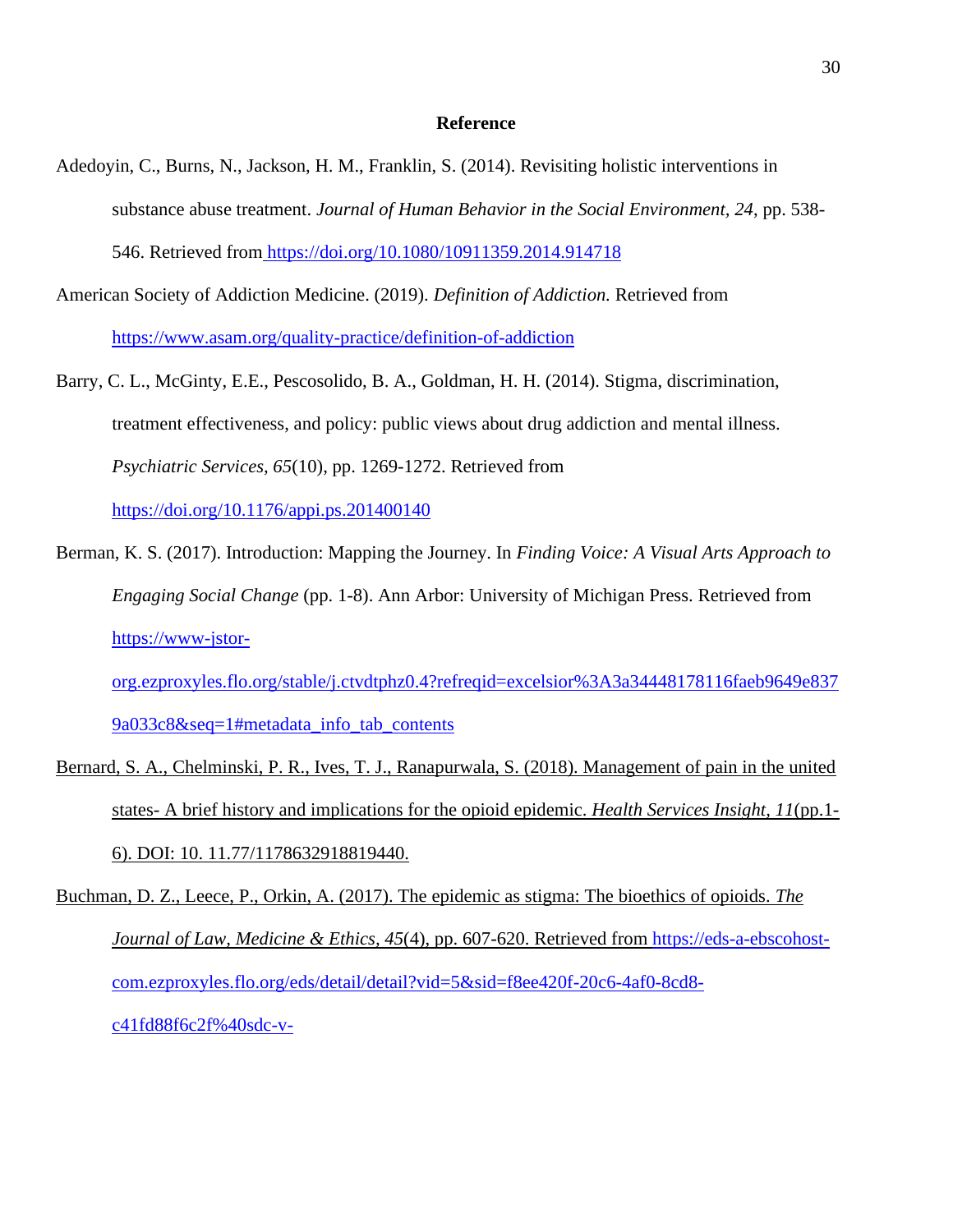[sessmgr03&bdata=JnNpdGU9ZWRzLWxpdmUmc2NvcGU9c2l0ZQ%3d%3d#AN=127270983](https://eds-a-ebscohost-com.ezproxyles.flo.org/eds/detail/detail?vid=5&sid=f8ee420f-20c6-4af0-8cd8-c41fd88f6c2f%40sdc-v-sessmgr03&bdata=JnNpdGU9ZWRzLWxpdmUmc2NvcGU9c2l0ZQ%3d%3d#AN=127270983&db=aph) [&db=aph](https://eds-a-ebscohost-com.ezproxyles.flo.org/eds/detail/detail?vid=5&sid=f8ee420f-20c6-4af0-8cd8-c41fd88f6c2f%40sdc-v-sessmgr03&bdata=JnNpdGU9ZWRzLWxpdmUmc2NvcGU9c2l0ZQ%3d%3d#AN=127270983&db=aph)

Casey, B., Webb, M. (2019). Imaging journeys of recovery and learning: A participatory arts-based inquiry. *Qualitative Health Research, 29*(6), 833-845. Retrieved fro[m](https://journals.sagepub.com/doi/pdf/10.1177/1049732318804832?) <https://journals.sagepub.com/doi/pdf/10.1177/1049732318804832>[?](https://journals.sagepub.com/doi/pdf/10.1177/1049732318804832?)

Conner, S. (2017). Externalizing problems using art in a group setting for substance use treatment. *Journal of Family Psychotherapy, 28,* pp. 187-192. Retrieved fro[m](https://eds.a.ebscohost.com/eds/pdfviewer/pdfviewer?vid=11&sid=cd2a4b4f-268d-4984-bb6f-1bbb46d8136b%40sessionmgr4006) [https://eds.a.ebscohost.com/eds/pdfviewer/pdfviewer?vid=11&sid=cd2a4b4f-268d-4984-bb6f-](https://eds.a.ebscohost.com/eds/pdfviewer/pdfviewer?vid=11&sid=cd2a4b4f-268d-4984-bb6f-1bbb46d8136b%40sessionmgr4006)[1bbb46d8136b%40sessionmgr4006](https://eds.a.ebscohost.com/eds/pdfviewer/pdfviewer?vid=11&sid=cd2a4b4f-268d-4984-bb6f-1bbb46d8136b%40sessionmgr4006)

- Corrigan, P. W., and Nieweglowski, K. (2018). Stigma and the public health agenda for the opioid crisis in America. *International Journal of Drug Policy, 59*, pp. 44-49. Doi[:](https://doi.org/101016/j.drugpo.2018.06.015) <https://doi.org/101016/j.drugpo.2018.06.015>
- Dasgutpta, N., Beletsky, L., and Ciccarone, D. (2018). Opioid crisis: No easy fix to its social and economic determinants. *American Journal of Public Health, 108*(2), pp. 182-186. Retrieved from [https://eds-b-ebscohost-com.ezproxyles.flo.org/eds/detail/detail?vid=13&sid=1807acd7-](https://eds-b-ebscohost-com.ezproxyles.flo.org/eds/detail/detail?vid=13&sid=1807acd7-6c83-4b5f-a702-0438e62667bf%40pdc-v-sessmgr06&bdata=JnNpdGU9ZWRzLWxpdmUmc2NvcGU9c2l0ZQ%3d%3d#db=sih&AN=127236073) [6c83-4b5f-a702-0438e62667bf%40pdc-v-](https://eds-b-ebscohost-com.ezproxyles.flo.org/eds/detail/detail?vid=13&sid=1807acd7-6c83-4b5f-a702-0438e62667bf%40pdc-v-sessmgr06&bdata=JnNpdGU9ZWRzLWxpdmUmc2NvcGU9c2l0ZQ%3d%3d#db=sih&AN=127236073)

[sessmgr06&bdata=JnNpdGU9ZWRzLWxpdmUmc2NvcGU9c2l0ZQ%3d%3d#db=sih&AN=12](https://eds-b-ebscohost-com.ezproxyles.flo.org/eds/detail/detail?vid=13&sid=1807acd7-6c83-4b5f-a702-0438e62667bf%40pdc-v-sessmgr06&bdata=JnNpdGU9ZWRzLWxpdmUmc2NvcGU9c2l0ZQ%3d%3d#db=sih&AN=127236073) [7236073](https://eds-b-ebscohost-com.ezproxyles.flo.org/eds/detail/detail?vid=13&sid=1807acd7-6c83-4b5f-a702-0438e62667bf%40pdc-v-sessmgr06&bdata=JnNpdGU9ZWRzLWxpdmUmc2NvcGU9c2l0ZQ%3d%3d#db=sih&AN=127236073)

- DelliCarpini, E. (2020). Breaking bars: Community-based art therapy mural project. *Art Therapy, 37*(4), 185-193. Retrieved from<https://doi.org/10.1080/07421656.2020.1824561>
- Dickson, C. (2007). An evaluation of art therapy provision in a residential addiction treatment program (ATP). *International Journal of Art therapy, 12*(1), pp. 17-27. Retrieved from [https://www](https://www-tandfonline-com.ezproxyles.flo.org/doi/full/10.1080/17454830701265220)[tandfonline-com.ezproxyles.flo.org/doi/full/10.1080/17454830701265220](https://www-tandfonline-com.ezproxyles.flo.org/doi/full/10.1080/17454830701265220)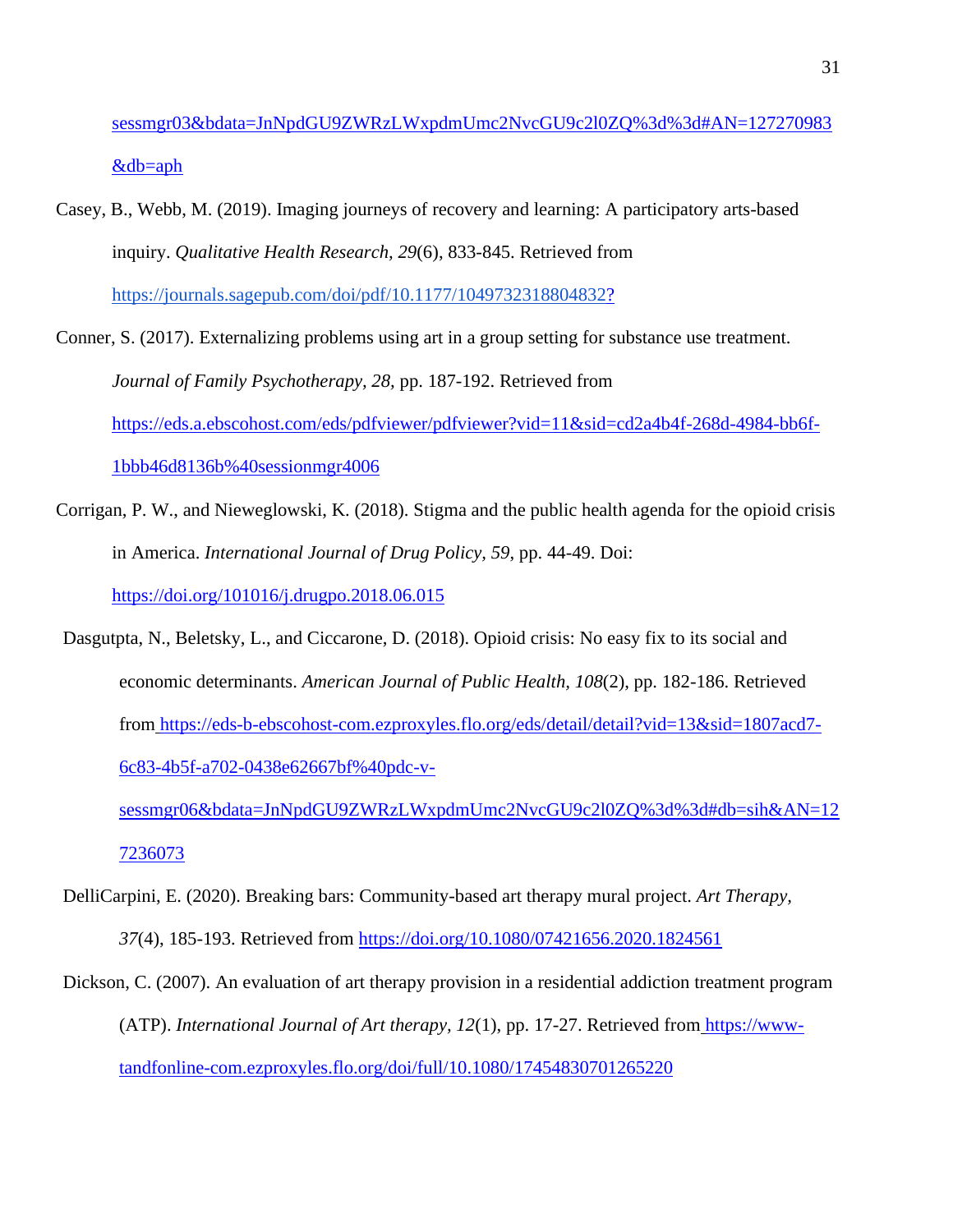- Dumont, D. M., Allen, S. A., Brockmann, B. W., Alexander, N. E., Rich, J. D. (2013). Incarceration, community health, and racial disparities. *Journal of Health Care for the Poor and Underserved, 24*(1), pp. 78-88. DOI: <https://doi.org/10.1353/hpu.2013.0000>
- Egan, L., Smith, A., Haake, G. (2020). Police tear gas protesters gathered near white house after George Floyd's death. *NBC News.* [https://www.nbcnews.com/politics/donald-trump/police-use](https://www.nbcnews.com/politics/donald-trump/police-use-pepper-spray-protesters-gather-near-white-house-after-n1219751)[pepper-spray-protesters-gather-near-white-house-after-n1219751](https://www.nbcnews.com/politics/donald-trump/police-use-pepper-spray-protesters-gather-near-white-house-after-n1219751)
- Feen-Calligan, H. (2007). The use of art therapy in detoxification from chemical addiction. *Canadian Art Therapy Journal, 20*(1), pp. 16-28. Retrieved from <https://doi.org/10.1080/08322473.2007.11432289>
- Feen-Calligan, H., Washington, O. G. M., Moxley, D. P. (2008). Use of artwork as a visual processing modality in group treatment of chemically dependent minority women. *The Arts in Psychotherapy, 35*, pp. 287-295. Doi: 10.1016/j.aip.2008.05.002
- Golub, D. (2005). Social action art therapy. *Art Therapy, 22*(1), pp. 17-23. Retrieved from <https://doi.org/10.1080/07421656.2005.10129467>
- Halužan, M. (2012). Art therapy in the treatment of alcoholics. *Alcoholism: Journal on Alcoholism & Related Addictions, 48*(2), pp. 99-105. Retrieved from [https://eds-b-ebscohost](https://eds-b-ebscohost-com.ezproxyles.flo.org/eds/pdfviewer/pdfviewer?vid=3&sid=dc03da64-e464-4944-b746-bedfaec01730%40pdc-v-sessmgr02)[com.ezproxyles.flo.org/eds/pdfviewer/pdfviewer?vid=3&sid=dc03da64-e464-4944-b746](https://eds-b-ebscohost-com.ezproxyles.flo.org/eds/pdfviewer/pdfviewer?vid=3&sid=dc03da64-e464-4944-b746-bedfaec01730%40pdc-v-sessmgr02) [bedfaec01730%40pdc-v-sessmgr02](https://eds-b-ebscohost-com.ezproxyles.flo.org/eds/pdfviewer/pdfviewer?vid=3&sid=dc03da64-e464-4944-b746-bedfaec01730%40pdc-v-sessmgr02)
- Hanes, M. (2007). "Face-to-face" with addiction: The spontaneous production of self-portraits in art therapy. *Journal of the American Art Therapy Association, 24*(1), pp. 33-36. Retrieved fro[m](https://doi.org/10.1080/07421656.2007.10129365) <https://doi.org/10.1080/07421656.2007.10129365>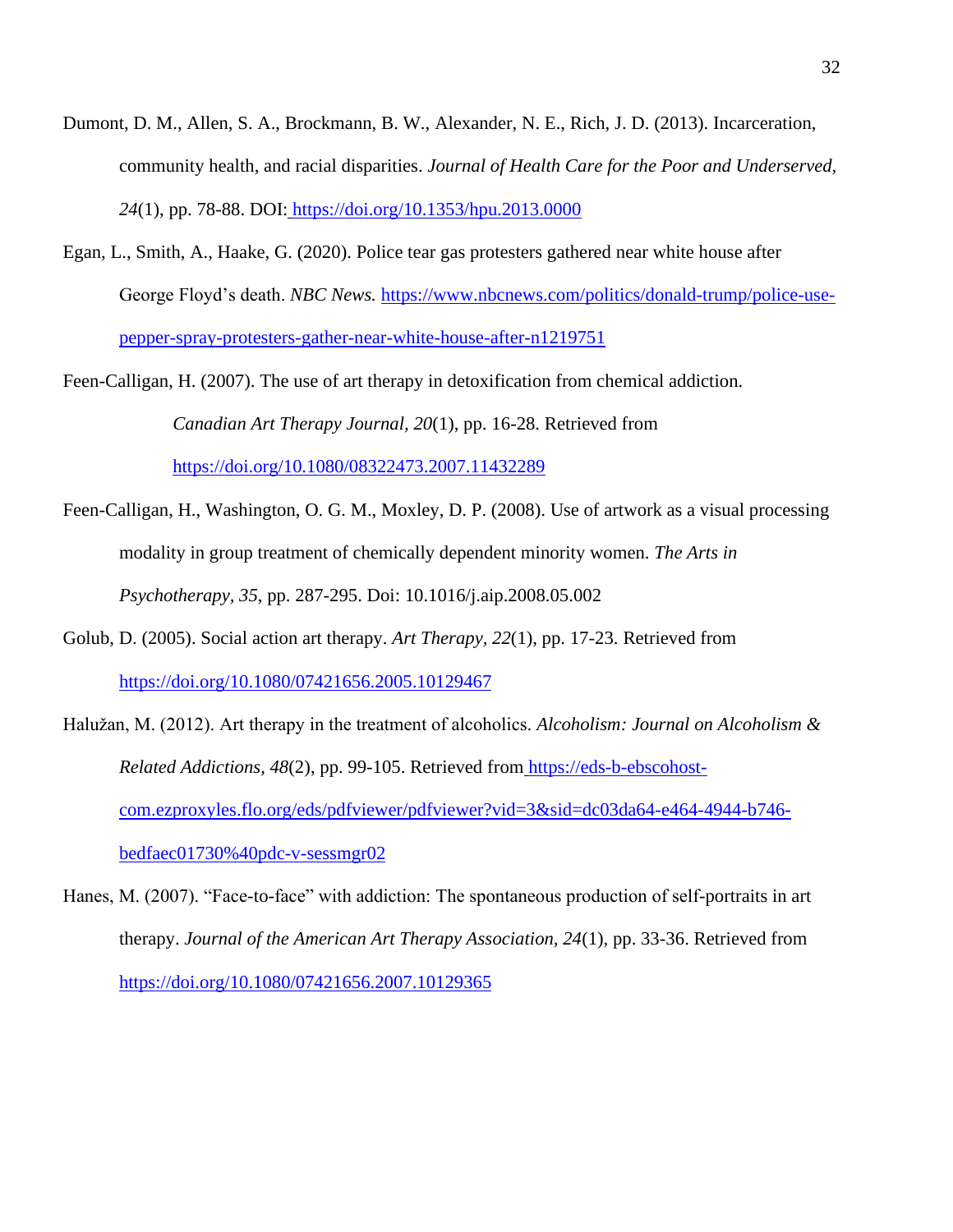- Hanes, M. (2017). Road to recovery: Road drawings in a gender-specific residential substance use treatment center. *Journal of the American Art Therapy Association, 34*(4), pp. 201-208. Retrieved from <https://doi.org/10.1080/07421656.2017.13994124>
- Holt, E., & Kaiser, D. H. (2009). The first step series: Art therapy for early substance abuse treatment. *The Arts in Psychotherapy, 36,* pp. 245-250. Retrieved from [https://www-sciencedirect](https://www-sciencedirect-com.ezproxyles.flo.org/science/article/pii/S0197455609000707?via%3Dihub)[com.ezproxyles.flo.org/science/article/pii/S0197455609000707?via%3Dihub](https://www-sciencedirect-com.ezproxyles.flo.org/science/article/pii/S0197455609000707?via%3Dihub)
- Horay, B. J. (2006). Moving towards gray: Art therapy and ambivalence in substance abuse treatment. *Art Therapy: Journal of the American Art Therapy Association, 23*(1), pp. 14-22. Retrieved from [https://www-tandfonline-](https://www-tandfonline-com.ezproxyles.flo.org/doi/abs/10.1080/07421656.2006.10129528)

[com.ezproxyles.flo.org/doi/abs/10.1080/07421656.2006.10129528](https://www-tandfonline-com.ezproxyles.flo.org/doi/abs/10.1080/07421656.2006.10129528)

- Jones, M. R., Viswanath, O., Peck., Kaye, A. D., Gill, J. S., Simopoulos, T. T. (2018). A brief history of the opioid epidemic and strategies for pain medicine. *Pain Ther, 7*, pp. 13-21. DOI[:](https://doi.org/10.1007/s40122-018-0097-6) <https://doi.org/10.1007/s40122-018-0097-6>
- Kamp, J., Campo-Flores, A. (2020). The opioid crisis, already serious, has intensified during coronavirus pandemic. *The Wall Street Journal*. [https://www.wsj.com/articles/the-opioid-crisis](https://www.wsj.com/articles/the-opioid-crisis-already-serious-has-intensified-during-coronavirus-pandemic-11599557401)[already-serious-has-intensified-during-coronavirus-pandemic-11599557401](https://www.wsj.com/articles/the-opioid-crisis-already-serious-has-intensified-during-coronavirus-pandemic-11599557401)
- Kapitan, L., Litell, M., and Torres, A. (2011). Creative art therapy in a community's participatory research and social transformation. *The Journal of the American Art Therapy Association, 28*(2), pp. 64-73. <https://doi.org/10.1080/07421656.2011.578238>

Klorer, P. G. (2014). My story, your story, our stories: A community arts-based research project. *Journal of the American Art therapy Association, 31*(4), pp. 146-154. <https://doi.org/10.1080/07421656.2015.963486>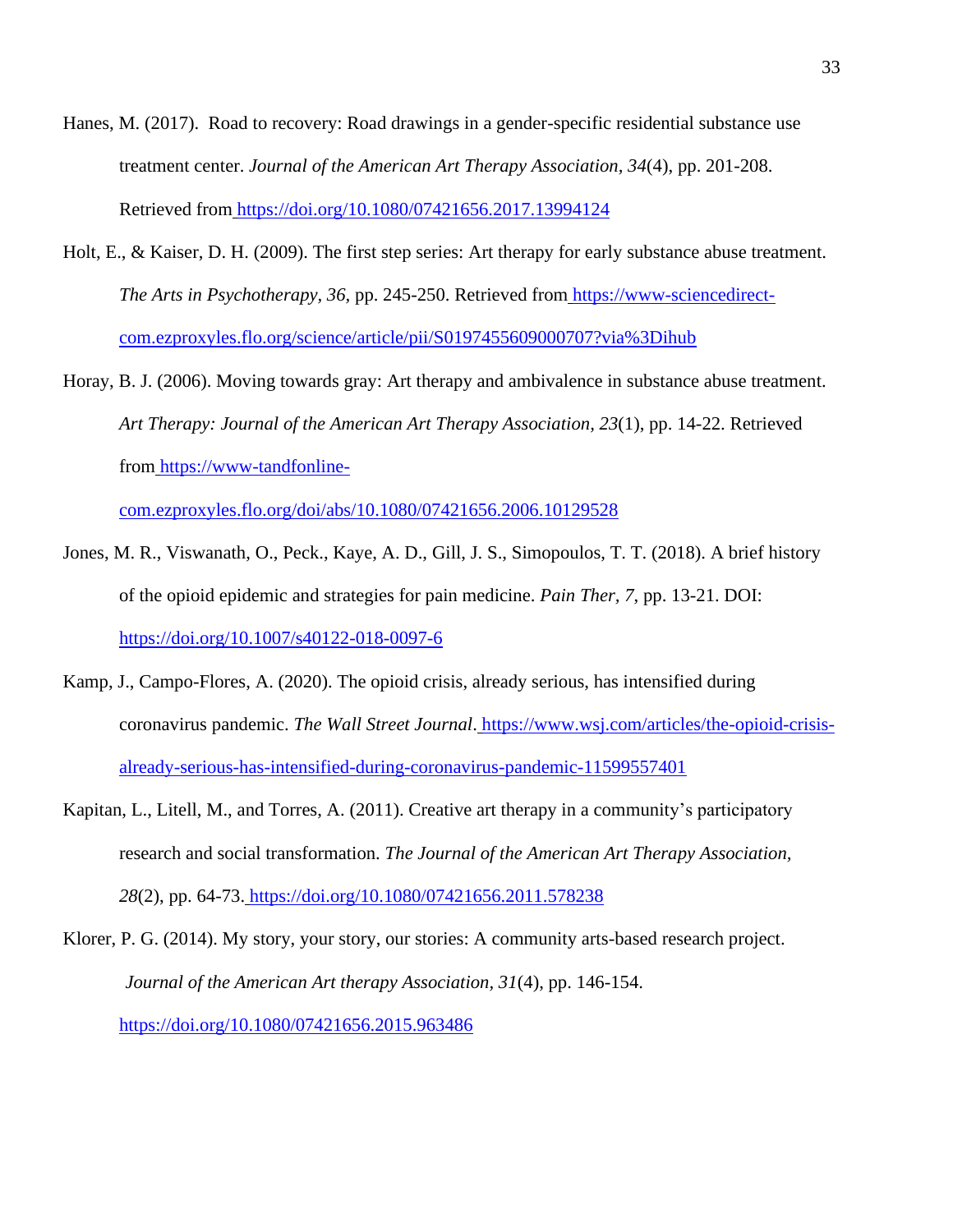- Laurer, M., & van der Vennet, R. (2015). Effect of art production on negative mood and anxiety for adults in treatment for substance abuse. *Journal of the American Art Therapy Association, 32*(4), pp. 177-183. Retrieved from [https://www-tandfonline](https://www-tandfonline-com.ezproxyles.flo.org/doi/full/10.1080/07421656.2015.1092731)[com.ezproxyles.flo.org/doi/full/10.1080/07421656.2015.1092731](https://www-tandfonline-com.ezproxyles.flo.org/doi/full/10.1080/07421656.2015.1092731)
- Lusebrink, V. B. (2004). Art therapy and the brain: An attempt to understand the underlying processes of art expression in therapy. *Art Therapy, 21*(3), pp. 125-135. Retrieved from <https://doi.org/10.1080/07421656.2004.10129496>
- Lyapustina, T., Alexander, G. C. (2015). The prescription opioid addiction and abuse epidemic: how it happened and what we can do about it. *The Pharmaceutical Journal, 294*(7866)[.](https://www.doi.org/10.1211/PJ.2015.20068579) <https://www.doi.org/10.1211/PJ.2015.20068579>
- Mann, B. (2020, August 13). *U.S. Sees deadly drug overdose spike during pandemic*. NPR[.](https://www.npr.org/sections/coronavirus-live-updates/2020/08/13/901627189/u-s-sees-deadly-drug-overdose-spike-during-pandemic) [https://www.npr.org/sections/coronavirus-live-updates/2020/08/13/901627189/u-s-sees-deadly](https://www.npr.org/sections/coronavirus-live-updates/2020/08/13/901627189/u-s-sees-deadly-drug-overdose-spike-during-pandemic)[drug-overdose-spike-during-pandemic](https://www.npr.org/sections/coronavirus-live-updates/2020/08/13/901627189/u-s-sees-deadly-drug-overdose-spike-during-pandemic)
- Matto, H. C. (2002). Integrating art therapy methodology in brief inpatient substance abuse treatment for adults. *Journal of Social Work Practice in the Addictions, 2*(2), pp. 69-83. Retrieved fro[m](https://www.tandfonline.com/action/showCitFormats?doi=10.1300%2FJ160v02n02_07) [https://www.tandfonline.com/action/showCitFormats?doi=10.1300%2FJ160v02n02\\_07](https://www.tandfonline.com/action/showCitFormats?doi=10.1300%2FJ160v02n02_07)
- Massachusetts Department of Public Health. (2020). *Opioid-Related Overdose Deaths, All Intents, MA Residents-Demographics Data Highlights.* Retrieved from [https://www.mass.gov/doc/opioid](https://www.mass.gov/doc/opioid-related-overdose-deaths-demographics-february-2020/download)[related-overdose-deaths-demographics-february-2020/download](https://www.mass.gov/doc/opioid-related-overdose-deaths-demographics-february-2020/download)
- Megranahan, K., Lynskey, M. T. (2018). Do creative arts therapies reduce substance misuse? A systematic review. *The Arts in Psychotherapy, 57*, pp. 50-58. Retrieved fro[m](https://doi.org/10.1016/j.aip.2017.10.005) <https://doi.org/10.1016/j.aip.2017.10.005>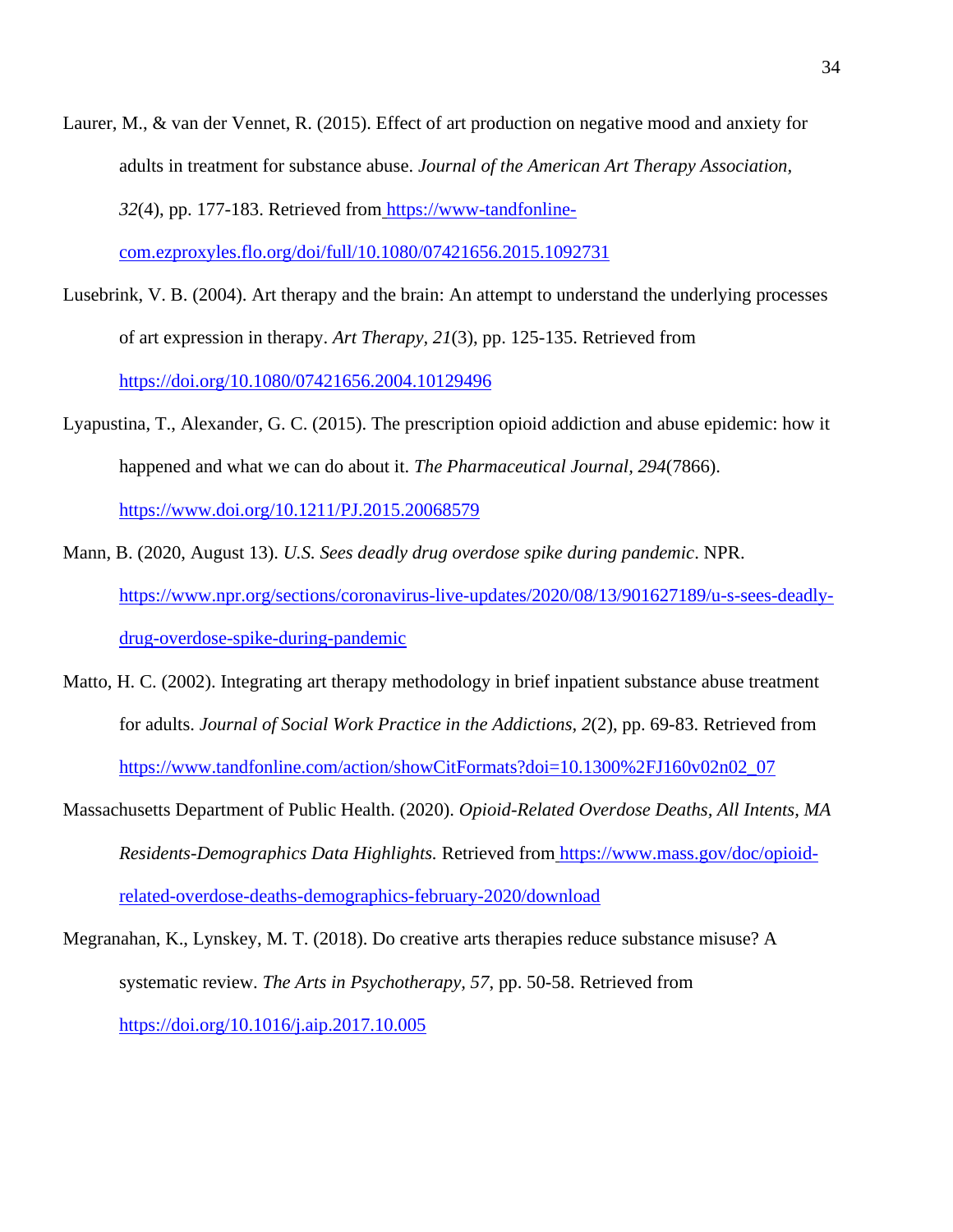Milbrandt, M. K. (2010). Understanding the role of art in social movements and transformation. *Journal of Art for Life, 1*(1), pp. 7-18. Retrieved fro[m](https://journals.flvc.org/jafl/article/view/84087) <https://journals.flvc.org/jafl/article/view/84087>

Moore, R. W. (1983). Art therapy with substance abusers: A review of the literature. *The Arts in Psychotherapy, 10*, pp. 251-260. Retrieved from [https://doi.org/10.1016/0197-4556\(83\)90026-6](https://doi.org/10.1016/0197-4556(83)90026-6)

Mularski, R. A., White-Chu, F., Overbay, D., Miller, L., Asch, S. M., Ganzini, L. (2006). Measuring pain as the 5th vital sign does not improve quality of pain management. *Journal of General Internal Medicine, 21*(6), pp. 607-612. Retrieved fro[m](https://onlinelibrary.wiley.com/doi/full/10.1111/j.1525-1497.2006.00415.x)

<https://onlinelibrary.wiley.com/doi/full/10.1111/j.1525-1497.2006.00415.x>

- National Institute on Drug Abuse. (2019). Massachusetts Opioid Summary. Retrieved fro[m](https://www.drugabuse.gov/opioid-summaries-by-state/massachusetts-opioid-summary) <https://www.drugabuse.gov/opioid-summaries-by-state/massachusetts-opioid-summary>
- Nolan, E. (2019). Opening art therapy thresholds: Mechanisms that influence change in the community art therapy studio. *Journal of the American Art Therapy Association, 36*(2), pp. 77-85. Retrieved from <https://doi.org/10.1080/07421656.2019.1618177>
- Noonan, R. (2017). *Rural America in crisis: The changing opioid overdose epidemic*. Centers for Disease Control and Prevention. Retrieved fro[m](https://blogs.cdc.gov/publichealthmatters/2017/11/opioids/) <https://blogs.cdc.gov/publichealthmatters/2017/11/opioids/>
- Olsen, Y., and Sharfstein, J. M. (2019). *The opioid epidemic: What everyone needs to know.* New York, NY: Oxford Press.
- Ottemiller, D. D., and Awais, Y. J. (2016). A model for art therapist in community-based practice. *Journal of the American Art Therapy Association, 33*(3), pp. 140-150. Retrieved fro[m](https://doi.org/10.1080/07421656.2016.1199245) <https://doi.org/10.1080/07421656.2016.1199245>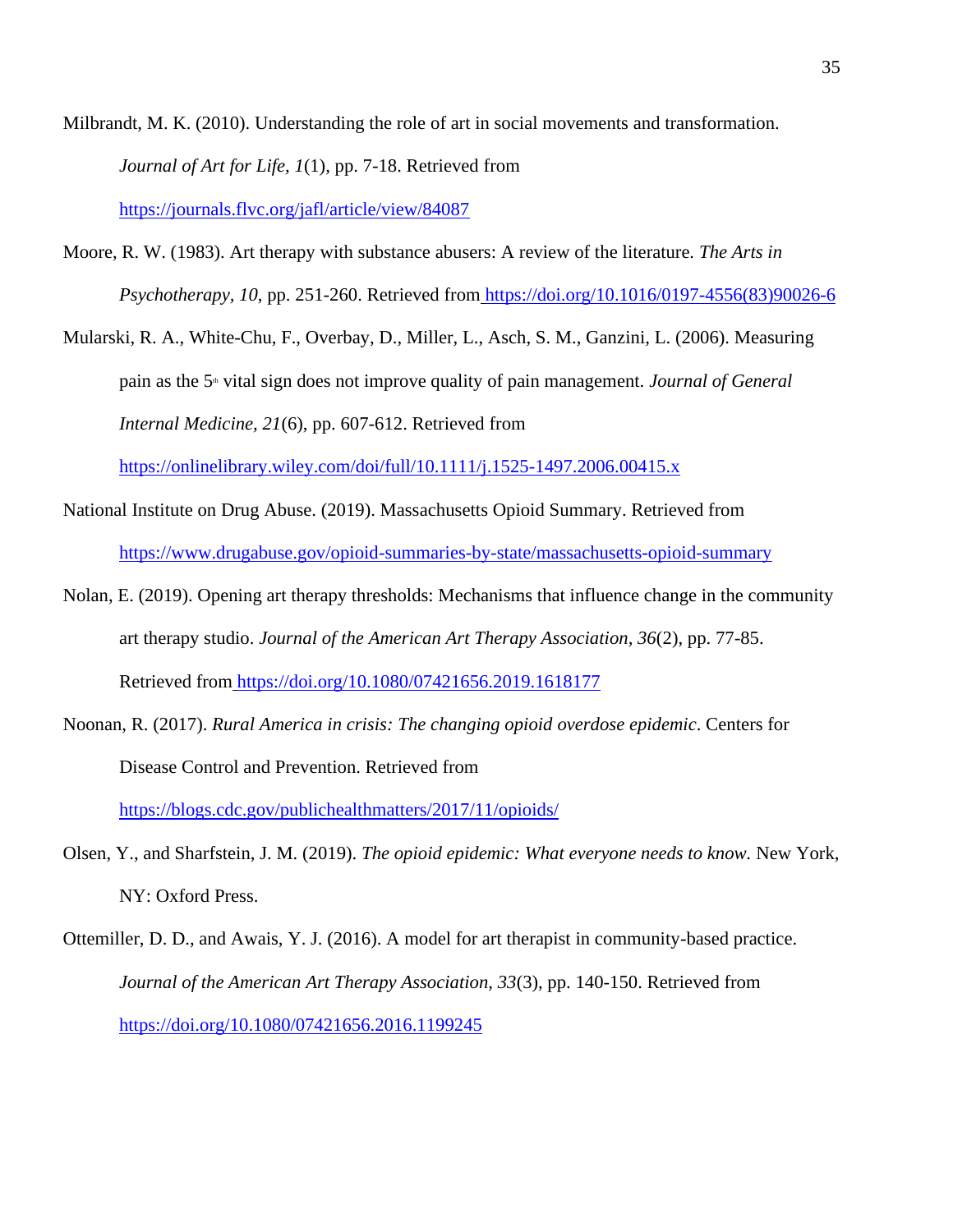- Porter, J., and Jick, H. (1980). Addiction rare in patients treated with narcotics. *The New England Journal of Medicine, 302*(2), p. 123. Doi: 10.1056/nejm198001103020221. Retrieved from https://www.nejm.org/doi/full/10.1056/NEJM198001103020221
- Potash, J. S., and Vance, L. D. (2022). Black lives matter protest art: Uncovering explicit and implicit emotions through thematic analysis. *Peace and Conflict: Journal of Peace Psychology, 28*(1), pp. 121-129. Retrieved from https://doi.org/10.1037/pac0000584
- Rummans, T. A., Burton, M. C., Dawson, N. L. (2018). How good intentions contributed to bad outcomes: The opioid crisis. *Mayo Clinic Proceedings, 93*(3), pp. 344-350. Doi: http://dx.doi.org.ezproxyles.flo.org/10.1016/j.mayocp.2017.12.020
- Schmanke, L. (2017). *Art Therapy and Substance Abuse: Enabling recovery from alcohol and other drug addiction*. London, UK: Jessica Kingsley Publishers.
- Scholl, L., Seth, P., Kariisa, M., Baldwin, G. (2018). Drug and opioid-involved overdose death-United States, 2013-2017. *WR Morb Mortal Wkly Rep. ePub*: 21 December 2018. Retrieved from https://www.cdc.gov/mmwr/volumes/67/wr/mm675152e1.htm?s\_cid=mm675152e1\_w#suggest edcitation
- Scott, E. H., and Ross, C. J. (2006). Integrating the creative arts into trauma and addiction treatment: Eight essential processes. *Journal of Chemical Dependency Treatment, 8*(2), pp. 207-226. Retrieved from https://eds-b-ebscohostcom.ezproxyles.flo.org/eds/pdfviewer/pdfviewer?vid=7&sid=1807acd7-6c83-4b5f-a702- 0438e62667bf%40pdc-v-sessmgr06
- Sharma, B., Bruner, A., Barnett, G., and Fishman, M. (2016). Opioid Use Disorders. Retrieved from https://www.ncbi.nlm.nih.gov/pmc/articles/PMC4920977/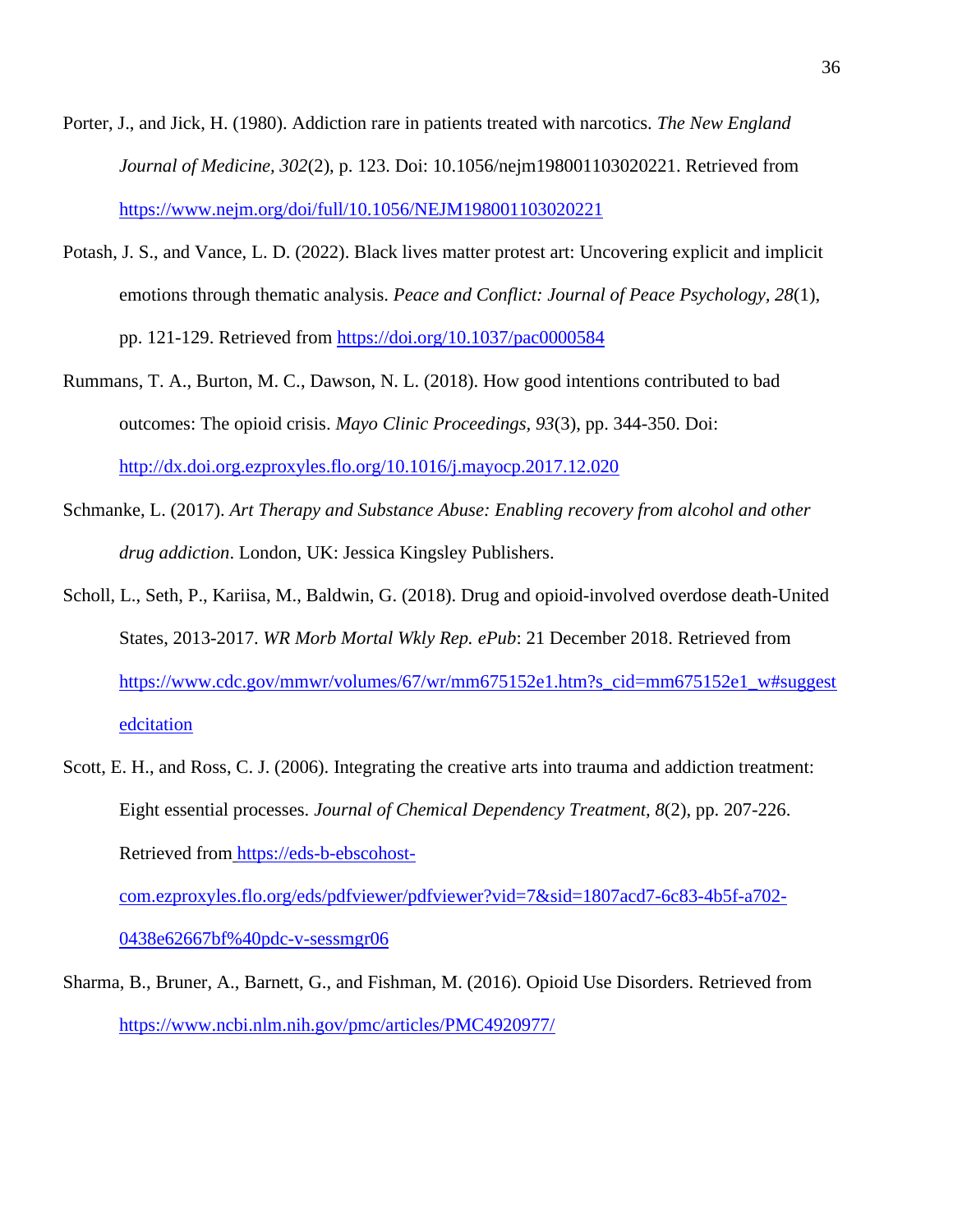Skeffington, P. M., Browne, M. (2014). Art therapy, trauma and substance misuse: Using imagery to explore difficult past with a complex client. *International Journal of Art Therapy, 19*(3), pp. 114-121. Retrieved from https://www-tandfonline-

com.ezproxyles.flo.org/doi/full/10.1080/17454832.2014.910816

- Slayton, S., C. (2012). Building community as social action: An art therapy group with adolescent males. *The Arts in Psychotherapy, 39*, pp. 179-185. https://doi.org/10.1016/j.aip.2011.12.010
- Talwar, S. (2015). Creating alternative public spaces. In The Wiley Handbook of Art Therapy (eds D.E. Gussak and M.L. Rosal). https://doi.org/10.1002/9781118306543.ch83
- Van Zee A. (2009). The promotion and marketing of oxycontin: commercial triumph, public health tragedy. *American Journal of Public Health*, *99*(2), 221–227. https://doi.org/10.2105/AJPH.2007.131714
- Volkow, N. D., Koob, G. F., McLellan, A. T. (2016). Neurobiology advances from the brain disease model of addiction. *The New England Journal of Medicine, 374,* pp. 363-371. Retrieved from https://www.nejm.org/doi/full/10.1056/NEJMra1511480
- Weiner, S. (2020). Covid-19 and the opioid crisis: When a pandemic and an epidemic collide. *AAMC*. https://www.aamc.org/news-insights/covid-19-and-opioid-crisis-when-pandemic-and-epidemiccollide